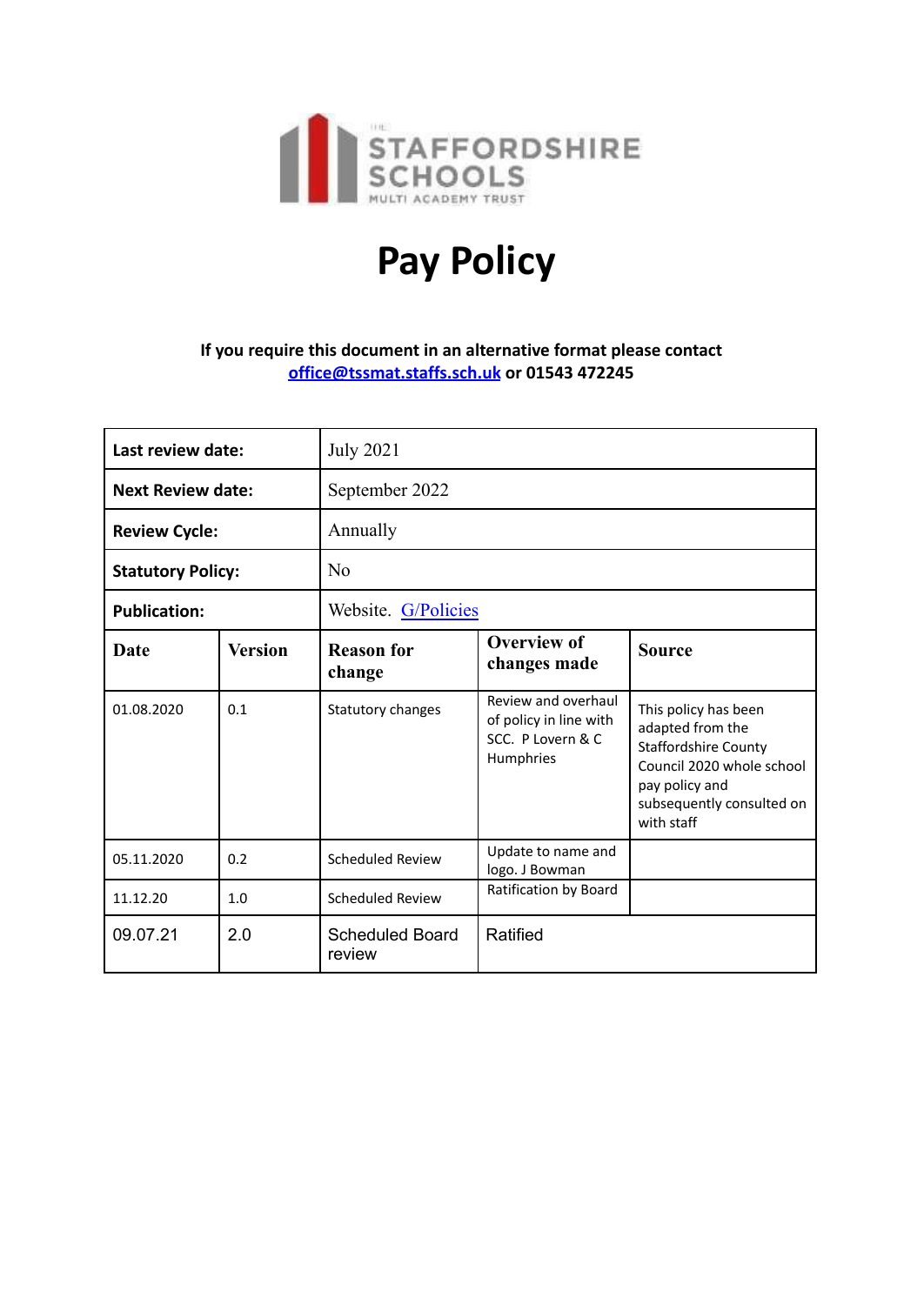#### **1. Introduction**

This Policy sets out the framework for making decisions on pay for teachers' and support staff including the procedures for determining appeals. It has been developed to comply with current legislation and the requirements of the school teachers Pay and Conditions Document (STPCD) and the locally agreed ['Framework](http://education.staffordshire.gov.uk/School-Admin/HR-Processes-Payroll/HR-Procedures/Job-Profiles/Summary-Documnets/JobDescriptionFramework.pdf) [for Support Staff Profiles'.](http://education.staffordshire.gov.uk/School-Admin/HR-Processes-Payroll/HR-Procedures/Job-Profiles/Summary-Documnets/JobDescriptionFramework.pdf)

The Trust is committed to taking decisions in accordance with the 'key principles of public life': objectivity, openness and accountability. It recognises the requirement for a fair and transparent policy to determine the pay and grading for all staff employed in the school, which takes account of the conditions of service under which staff are employed and relevant statutory requirements.

The Trust recognises its responsibilities under relevant legislation including the Equality Act 2010, the Employment Relations Act 1999, the Part –time Workers (Prevention of Less Favourable Treatment) Regulations 2000, the Fixed-Term Employees (Prevention of Less Favourable Treatment) Regulations 2002, and will ensure that all pay related decisions are taken equitably and fairly in compliance with statutory requirements.

In adopting this pay policy the decisions on pay will be managed in a fair, just and transparent way. This policy aims to support the Improvement Plan by recognising that the school's staff are its most important resource and by providing a system which will enable The Trust to recruit, retain and motivate staff of the best quality. Pay decisions at this school are made by the Pay Committee. When taking pay decisions, the Trust will have regard both to this pay policy and to the individual's particular post within the staffing structure.

The Trust will consider any recommended pay awards agreed nationally and will decide annually on whether or not these should be applied to the pay ranges detailed in this policy. Where a pay award is applied it may be awarded on the basis of whole school improvement. Pay progression will always be applied on the basis of individual performance.

All teachers employed by the Trust will be paid in accordance with the statutory provisions of the STPCD as updated from time to time.

All support staff employed at this school will be paid in accordance with the scheme of conditions of service agreed by the National Joint Council for Local Government Services (referred to as the "Green Book" in this policy), unless specifically advised that alternative conditions apply.

The Trust will consult staff on this policy and review it each year, or when other changes occur to:

a) The School Teachers' Pay and Conditions Document, to ensure that it reflects the latest legal position. The pay policy will comply with the current School Teachers' Pay and Conditions Document and the accompanying statutory guidance. It will be used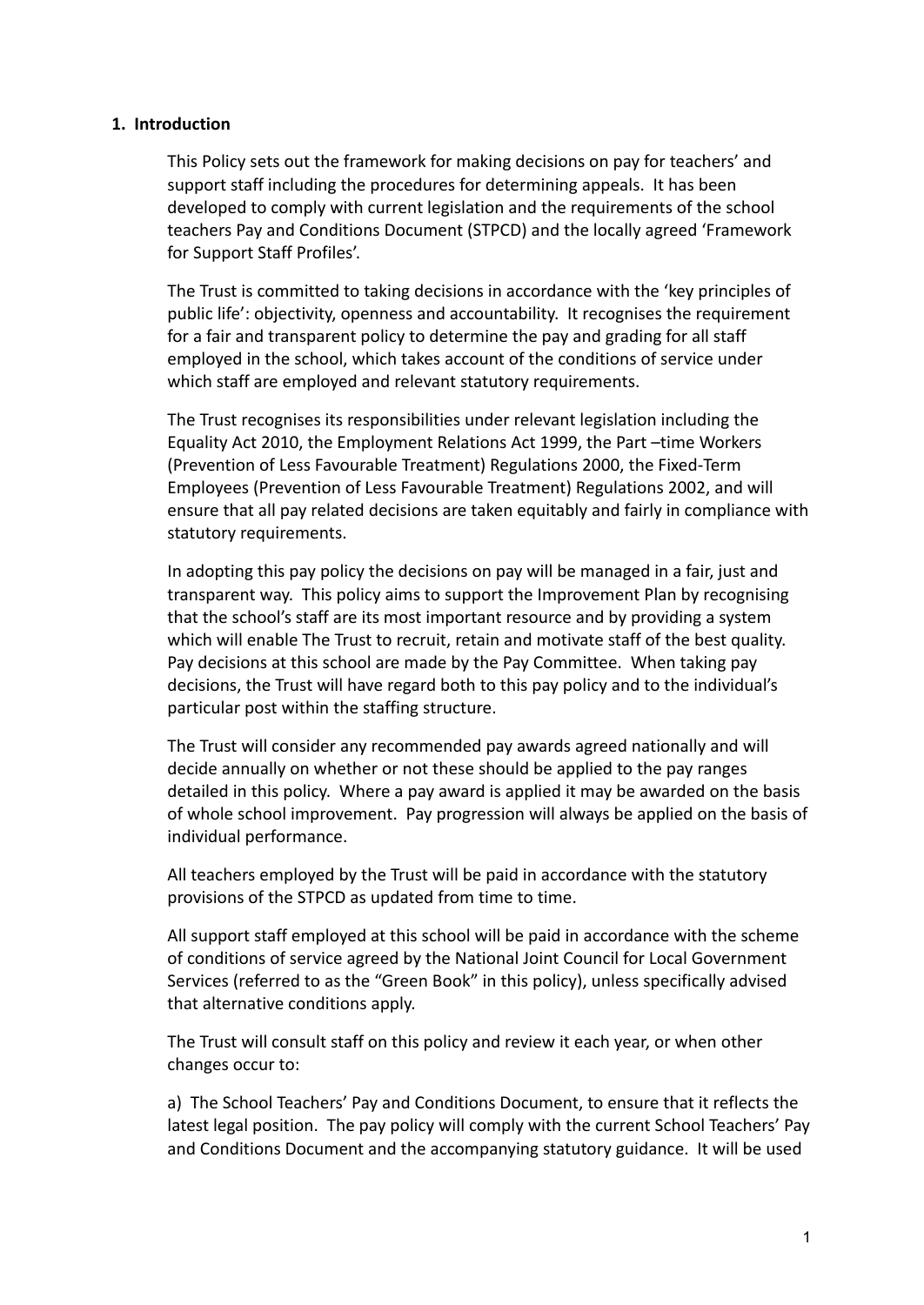in conjunction with them, but, in the event of any inadvertent contradictions, the Document and guidance will take precedence.

b) The scheme of conditions of service agreed by the National Joint Council for Local Government Services (referred to as the "Green Book" in this policy), as adopted and applied through local agreement.

The Trust will consult staff in regard to the local provisions of their pay policy and any subsequent proposed changes.

## **2. Support Staff**

The Trust has adopted a Framework of Support Staff Profiles to ensure that the requirements of the Single Status Agreement 1997 are met. The Trust has the authority to determine the job description and person specifications within the Framework that match the duties and responsibilities covered by positions within the support staffing structure for the school.

In response to the Green Book pay award for 2019, the pay and grading of support staff has been assimilated into the nationally revised pay structure to be implemented on 1 April 2019 (see Appendix 4).

In adopting the Framework the Trust is assured that:

- all decisions will be based on an objective approach to pay and grading according to criteria laid down in the relevant national agreements;
- decisions will be applied as consistently as possible across the staff groups concerned as well as within those staff groups;
- any differences in pay between two employees within the same staff group will be justified in terms of a genuine and material difference in their circumstances and duties and responsibilities undertaken;
- all decisions will have regard to equality of opportunity, and in particular, relevant employment legislation;
- posts carrying similar levels of responsibility will be rewarded equally and all staff will be treated equitably.

The Trust Board will determine the staffing structure for each school. This will set out the agreed posts, duties and responsibilities, and reporting lines. Both the STPCD and Green Book require that salaries and salary ranges attached to each post be based on the duties and responsibilities attached to it in the staffing structure.

## **3. Teacher Pay Reviews**

The Trust will ensure that every teacher's salary is reviewed annually, with effect from 1 September and by no later than 31 October each year and that all teachers are given a written statement setting out their salary and any other financial benefits to which they are entitled.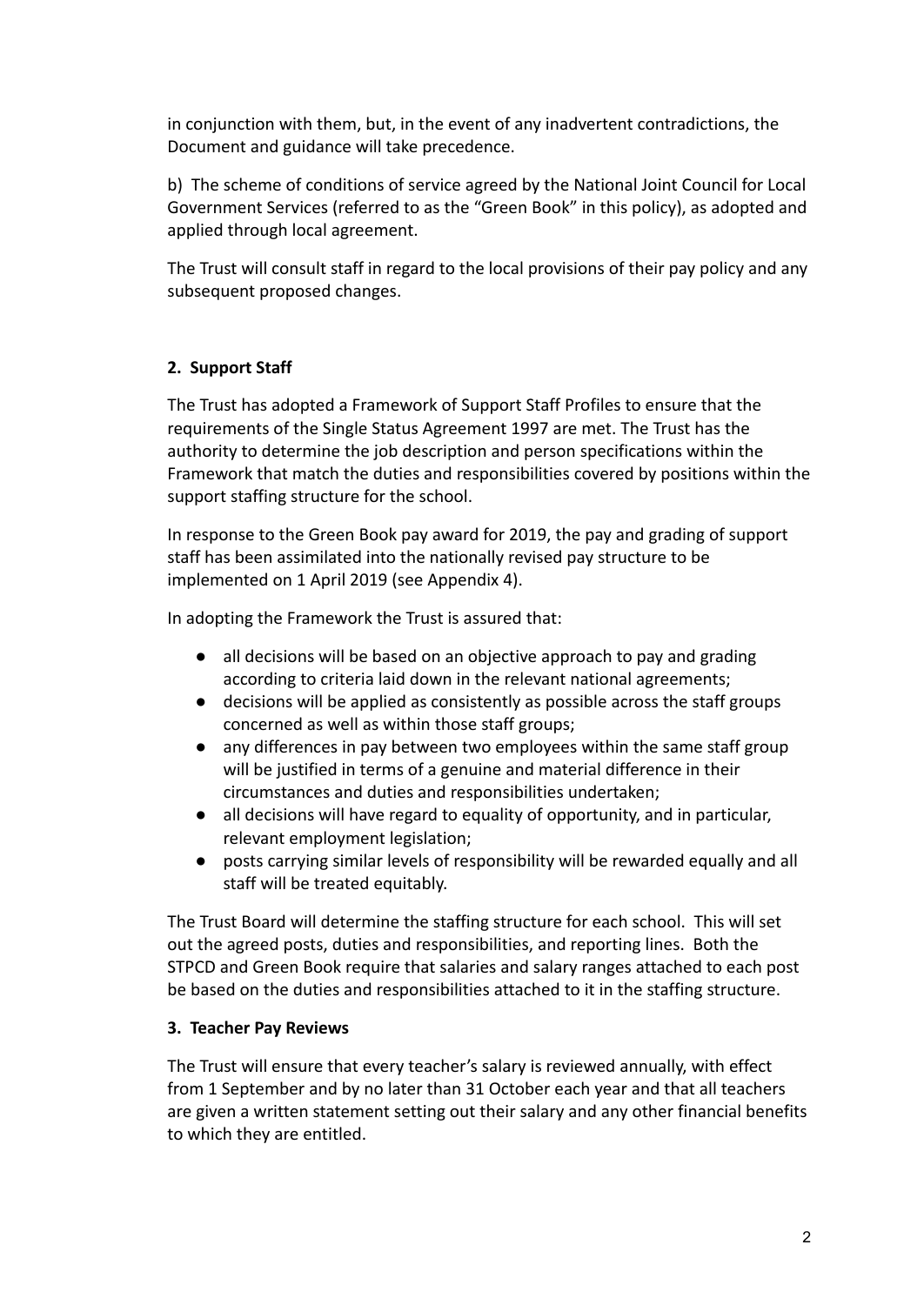Reviews may take place at other times of the year to reflect any changes in circumstances or job description that lead to a change in the basis for calculating an individual's pay. A written statement will be given after any review and where applicable will give information about the basis on which it was made.

Decisions on the pay of the Chief Executive Officer will be communicated by the Trust Board, in writing, in accordance with the STPCD timing of salary determination and notification.

Where a pay determination leads or may lead to the start or cessation of a period of safeguarding, the Trust will give the required notification as soon as possible and no later than one month after the date of the determination.

Salary Safeguarding will apply in accordance with the STPCD.

## **4. The Pay Committee**

The role and responsibilities of the Pay Committee are outlined at Appendix 1. Pay decisions are made by the Trust Board which has delegated pay responsibilities to the Pay Committee. The Pay Committee shall establish and review the pay policy, subject to the approval of the Trust Board and have the authority to take pay decisions on behalf of the Trust Board in line with the policy.

## **5. Appeals**

All employees are entitled to seek a review of any determination in relation to their pay and therefore the appeals process contained in this document will be adopted in all cases where an employee wishes to make an appeal against a pay decision.

## **6. Determination of the Chief Executive pay**

The Board has assigned the Trust Group 4 in recognition of the complexity and accountability of an Executive Headship of four schools.

The Chief Executive's pay range may exceed the maximum where the Trust determines that circumstances specific to the role or candidate warrant a higher than normal payment.

The Trust will ensure than the maximum of the Chief Executive Officer's pay range and any additional payments does not exceed 25% of the maximum of the Headteacher group size other than in exceptional circumstances. In such circumstances, the Trust will seek external independent advice and support its decision with a business case.

#### **7. Determination of leadership pay ranges**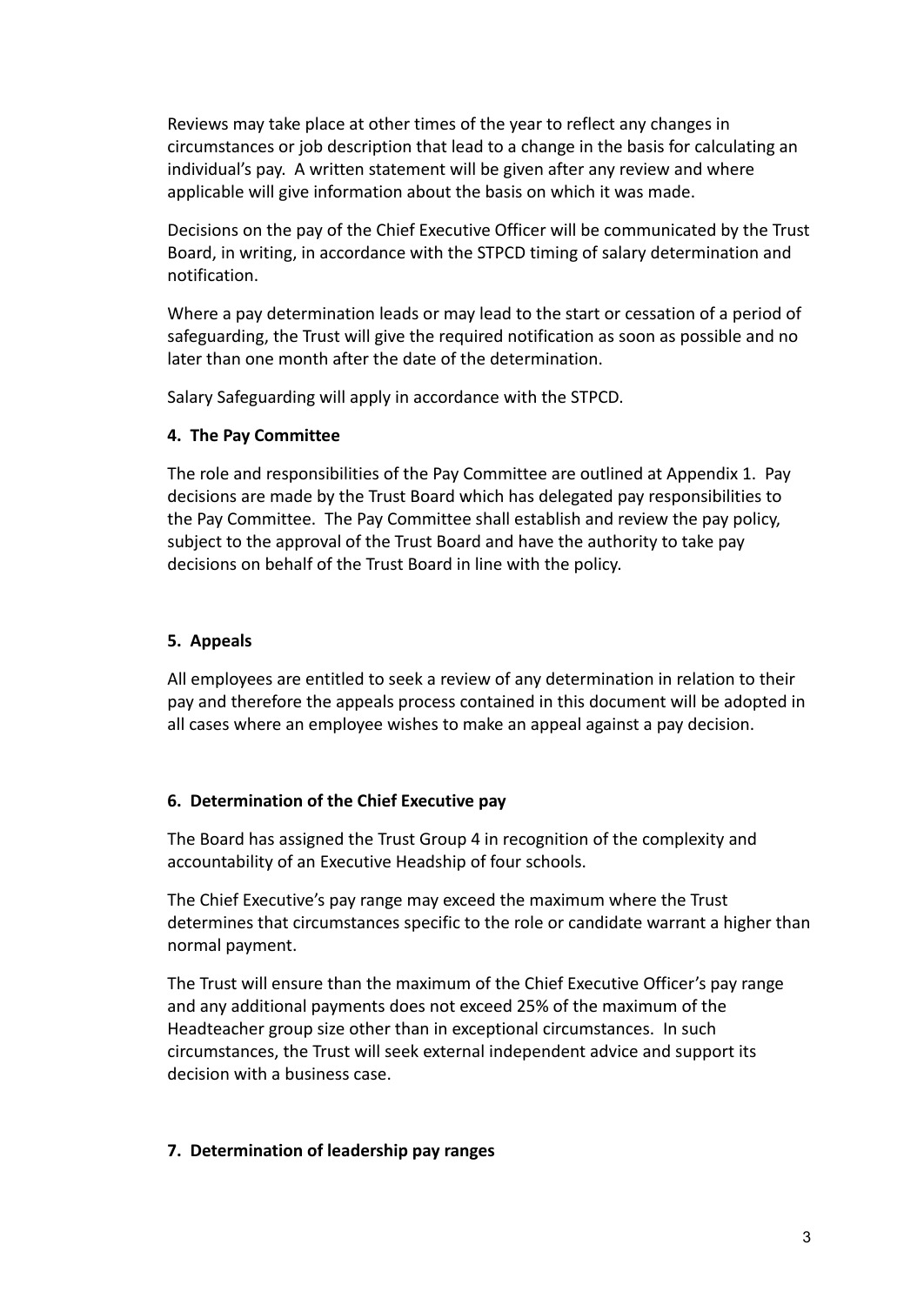Determination of the pay and allowances for the Chief Executive Officer and the leadership team will be considered in accordance with STPCD.

When determining the appropriate pay range for the Chief Executive Officer, Headteachers, Heads of School and Deputy Headteachers, the Trust Board will ensure that there is appropriate scope within the range to allow for performance related progress over time.

The maximum of the Headteacher, Head of School or Deputy Headteacher pay range must not exceed the maximum of the Headteacher group for the school. The pay range for a Headteacher, Head of School or Deputy Headteacher should only overlap the Chief Executive Officer's pay range in exceptional circumstances.

The leadership pay range is set out in Appendix 4.

#### **8. Temporary payments to Chief Executive**

The Trust may determine that payment be made to the Chief Executive Officer for clearly temporary responsibilities or duties that are in addition to the post for which the salary has been determined.

The total sum of the temporary payments made to the Chief Executive Officer in any school year must not exceed 25% of the annual salary which is otherwise payable to the Chief Executive Officer, and the total sum of salary and other payments made to Chief Executive Officer must not exceed 25% above the maximum of the Headteacher group except in wholly exceptional circumstances. In such circumstances, the Trust Board will seek external independent advice and support its decision with a business case.

This does not apply to additional payments made:

- in accordance with any payments for residential duties as a requirement of the post or;
- in respect of relocation expenses which relate solely to the personal circumstances of that Chief Executive Officer.

#### **9. Leadership Group Progression Criteria**

Members of the leadership group must demonstrate sustained high quality performance, with particular regard to leadership, management and pupil progress at the school and will be subject to a review of performance against performance objectives before any performance points will be awarded.

The Trust will consider movement by more than one point in line with the provisions of the STPCD.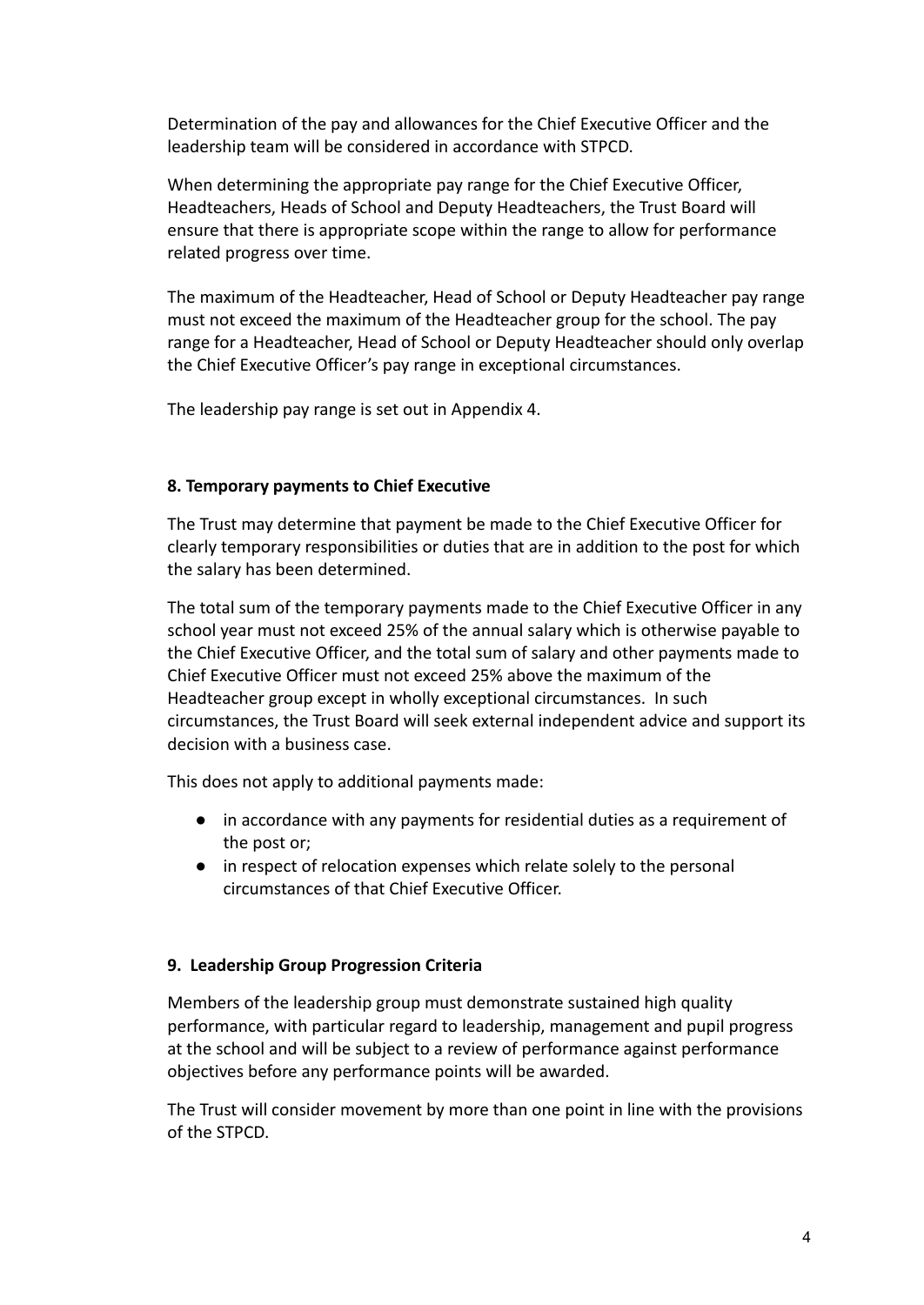The salary point of members of the leadership group will be reviewed annually taking account of the performance objectives set under the school's appraisal system and the progression arrangement set out in the STPCD.

## **10. Recruiting Teaching Staff**

Central recruitment – all vacancies are reviewed by central team prior to advertisement and internal appointments may be considered prior to external advertisement.

Advertisements for vacant posts in a school will be considered by the Chief Executive Officer and relevant Committee where appropriate.

Advertisements for posts will include the relevant pay/pay range for the post determined by the Trust Board as appropriate for the post and as contained in the relevant section of this pay policy. The advertisement will reflect the expected level of skills and experience for appropriate candidates relevant to the post and include details of any additional payments or allowances applicable to the post.

Where the post is on a temporary or fixed term basis, the advertisement will specify the reason for and duration of the post.

## **11. Basic Pay Determination on Appointment of a classroom teacher**

On appointment the Trust will determine the starting salary within that range to be offered to the successful candidate.

In making such determinations, the Trust will take into account a range of factors including;

- the nature of the post
- the nature of the qualifications, skills and number of years' experience required
- the wider school context
- current salary

There is no assumption in the STPCD that a teacher will be paid at the same rate as they were being paid in a previous school. It is the responsibility of the Trust to decide on this issue.

## **12. Pay Progression based on Performance for Main Pay Range Teachers**

In this school all teachers can expect to receive regular constructive feedback on their performance and are subject to annual appraisal that recognises their strengths, informs plans for their future development and helps to enhance their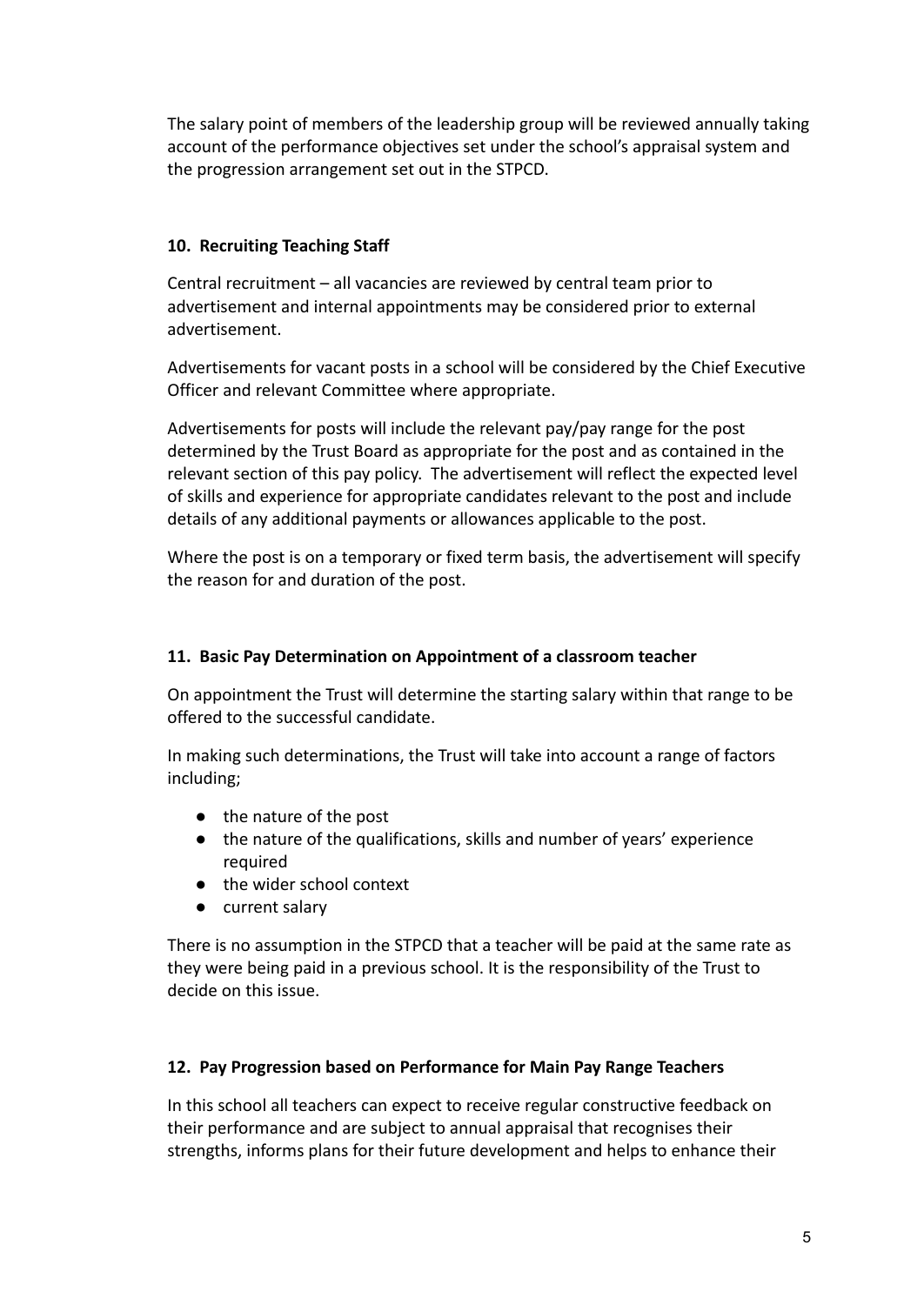professional practice. The arrangements for teacher appraisal are set out in the Trust's Appraisal Policy.

Progression between pay points will be based on the teacher demonstrating, through their appraisal that they meet the teacher standards and have met their own objectives for the appraisal period. Objectives set must support school/organisational improvement.

In the case of NQT's, whose appraisal arrangements are different, pay decisions will be made by means of the statutory induction process.

The Trust has determined that normally progression within a range will be by annual increments. However, where a teacher's performance has been of a sustained high quality, exceeding school expectations at that level, the Trust Board may award accelerated progression within the range. Progression to the next point will be subject to the criteria for the Teacher's successful performance appraisal having been exceeded.

To be fair and transparent, assessments of performance will be properly rooted in evidence. In this school we will ensure fairness by the arrangements detailed in the [Appraisal Policy.](http://education.staffordshire.gov.uk/School-Admin/HR-Processes-Payroll/HR-Procedures/Performance-Management/2012-Teacher-Appraisal-Policy.aspx)

The evidence used will be only that available through the appraisal process and this is detailed in the Appraisal Policy.

Teachers' appraisal reports will contain pay recommendations. Final decisions about whether or not to accept a pay recommendation will be made by the Trust Board, taking into account advice from the senior leadership team who will have regard to the confidential appraisal report.

Progression within a pay range will be subject to a review of the teacher's performance set against the annual appraisal review and the Teacher Standards. The Trust may determine that no incremental progression will be awarded if a teacher's performance is below expectations, Teacher Standards have not been met and/or appraisal objectives are not met.

For teachers on the upper pay range, pay progression will be based on two successful consecutive appraisal reviews.

For unqualified teachers on the unqualified teachers' pay range, pay progression will be awarded following each successful appraisal review.

Only in exceptional circumstances will teachers on the Upper Pay Range be awarded a further point on the upper pay range more frequently than at two yearly intervals or be awarded accelerated progression beyond one point.

#### **13. Leading Practitioner Roles**

This school has decided not to establish posts of Leading Practitioner.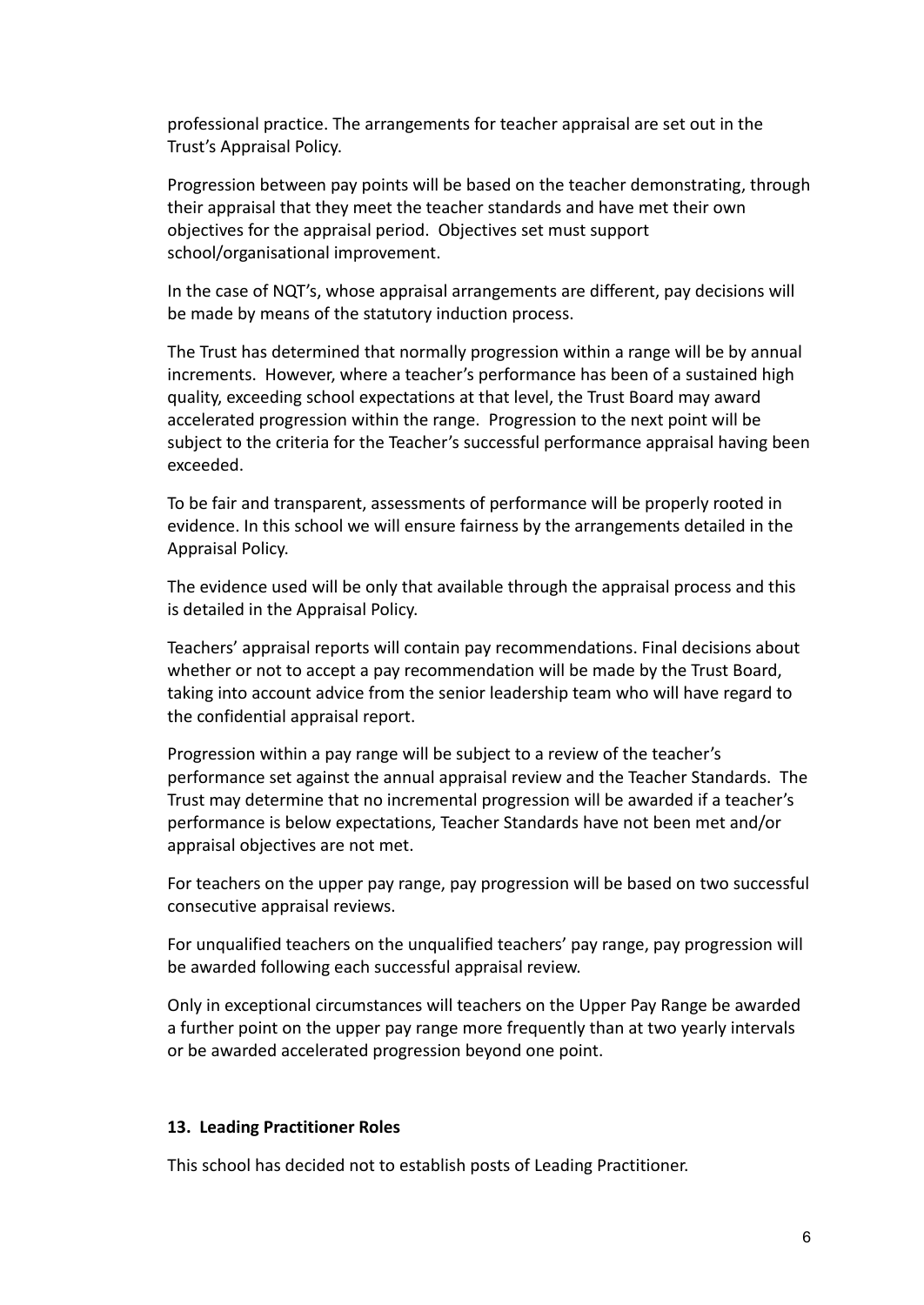Such posts may be established for teachers whose primary purpose is the modelling and leading improvement of teaching skills, where those duties fall outside the criteria for the TLR payment structure.

When determining the pay range for such posts, the Trust Board will do this by reference to the weight of the responsibilities of the post and consider pay equality with other posts and fair pay relativities between posts of differing levels of responsibility.

#### **14. Working Time**

A qualified teacher must be available for work for 195 days, of which-

(a) 190 days must be days on which the teacher may be required to teach pupils and perform professional duties; and

(b) 5 days must be days on which the teacher may only be required to perform other duties.

## **15. Upper pay range and assessment**

Any qualified teacher may apply to be paid on the upper pay range and any such application must be assessed in line with this policy. It is the responsibility of the teacher to decide whether or not they wish to apply to be paid on the upper pay range.

The Trust has established a pay structure for classroom teacher posts paid on the upper pay range. See Appendix 4.

#### **16. Upper pay range application process**

Applications may be made once a year. A teacher wishing to apply for assessment against the threshold standards should submit an application to the Headteacher/Head of School by no later than 31 October in each year, a template application form is at Appendix 2 and their appraisal review.

If a teacher is simultaneously employed in a school outside of The Trust they may submit separate applications if they wish to apply to be paid on the upper pay range in that other school or schools. The Trust will not be bound by any pay decision made by another school outside of The Trust.

## **17. Evidence to be included in the application**

All applications should be made using the application form and two consecutive appraisal reviews, including any recommendation on pay (or where that information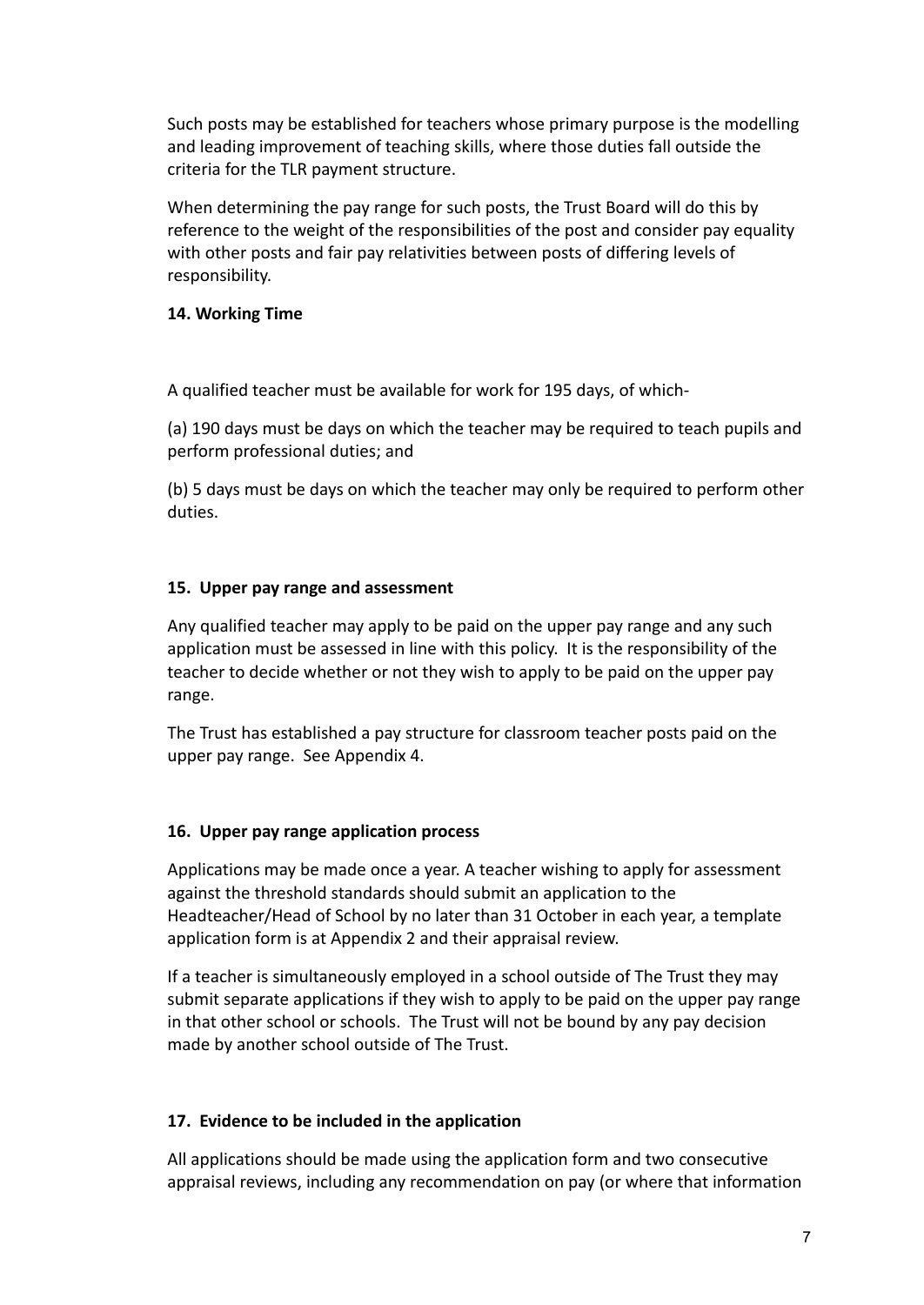is not available a summary or statement of evidence designed to demonstrate that the teacher has met the assessment criteria).

All pay related decisions will be taken in accordance with relevant equalities legislation, Employment Relations Acts and Part-time Workers and Fixed-term Employees Regulations. Appropriate consideration will be given where staff have been absent for long periods e.g. due to sickness or maternity leave.

## **18. The Assessment**

An application from a qualified teacher will be successful where the Trust Board is satisfied that:

- the teacher is highly competent in all elements of the relevant standards and;
- the teacher's achievements and contribution to the school are substantial and sustained.
	- *● 'highly competent' includes performance which demonstrates that all aspects of teaching over time are at least good and many aspects are outstanding, including evidence to show that the teacher can provide coaching and mentoring to other teachers, model effective teaching practice and show other teachers how to make a wider contribution to the work of the school which supports them to develop their teaching practice and meet the relevant standards;*
	- *● 'substantial' means of significant importance and value to the school/organisation, being a role model for teaching and learning and making a significant contribution to raising pupil progress and outcomes both in their own classroom and across the school/organisation;*
	- *● 'sustained' means continuously showing teaching practice which has grown over the appraisal period and is now consistently good to outstanding.*

For the purposes of this policy the Trust will be satisfied that the teacher has met the expectations for progression to the Upper Pay Range where the above assessment criteria have been evidenced by two successful and consecutive appraisal reviews.

The assessment will be made within 10 working days of the receipt of the application or the conclusion of the appraisal process whichever is later.

If successful, a teacher will move to the Upper Pay Range from the previous 1 September and will be placed on point 1 of the range.

If unsuccessful, feedback will be provided by the Headteacher as soon as possible and at least within 5 working days of the decision.

This will include the right of appeal against this pay decision under the appeal arrangements.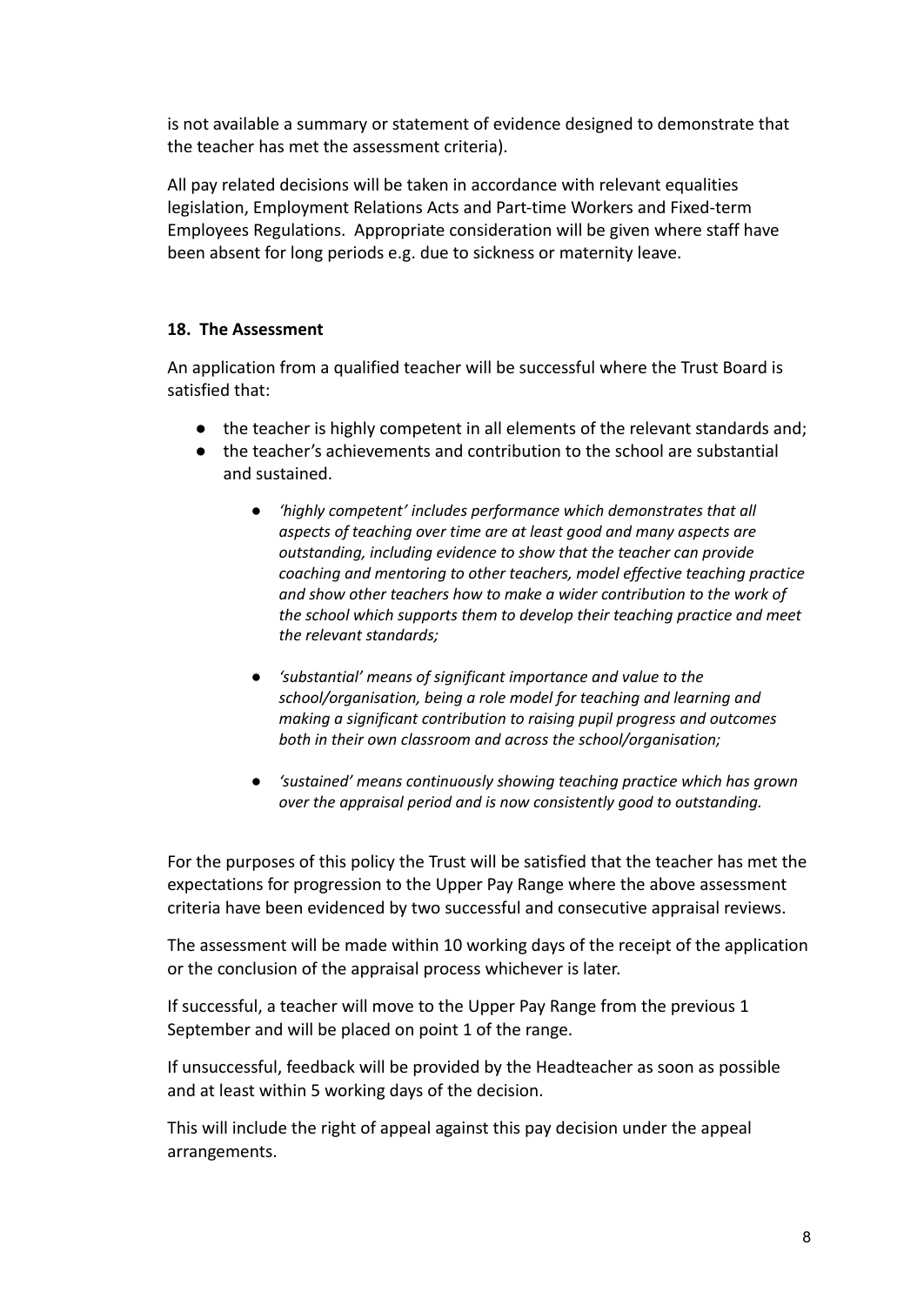### **19. The Teachers Main Pay Range**

Other qualified teachers will be paid on the main pay range within the minimum and maximum of the main pay range as set out in STPCD.

The Trust has established a pay structure for classroom teacher posts paid on the main pay range. See Appendix 4.

## **20. Unqualified Teachers Pay Range**

An unqualified teacher will be paid on the pay range for unqualified teachers within the minimum and maximum of the unqualified pay range set out in STPCD.

The Trust has established a pay structure for unqualified teacher posts paid on the unqualified teacher pay range. See Appendix 4.

## **21. Unqualified Teacher Allowance**

The Trust may pay an additional allowance to unqualified teachers when that the teacher has:

- taken on a sustained additional responsibility which:
- is focused on teaching and learning and;
- requires the exercise of a teachers' professional skills and judgement or
- qualifications or experience which bring added value to the role being undertaken.

Unqualified teachers may not hold TLR's or SEN allowances.

## **22. Part-time Teachers**

Teachers employed on an ongoing basis at the school but who work less than a full working day or week are deemed to be part-time. The Trust will give them a written statement detailing their working time obligations and the mechanism used to determine their pay, subject to the provisions of the statutory pay and working time arrangements and by comparison with the school's timetabled teaching week for a full time teacher in an equivalent post.

The remuneration of part time teachers including salary and any allowances, except for TLR3s, will be determined in accordance with the pro rata principle as defined in the STPCD.

#### **23. Short Notice/Supply Teachers**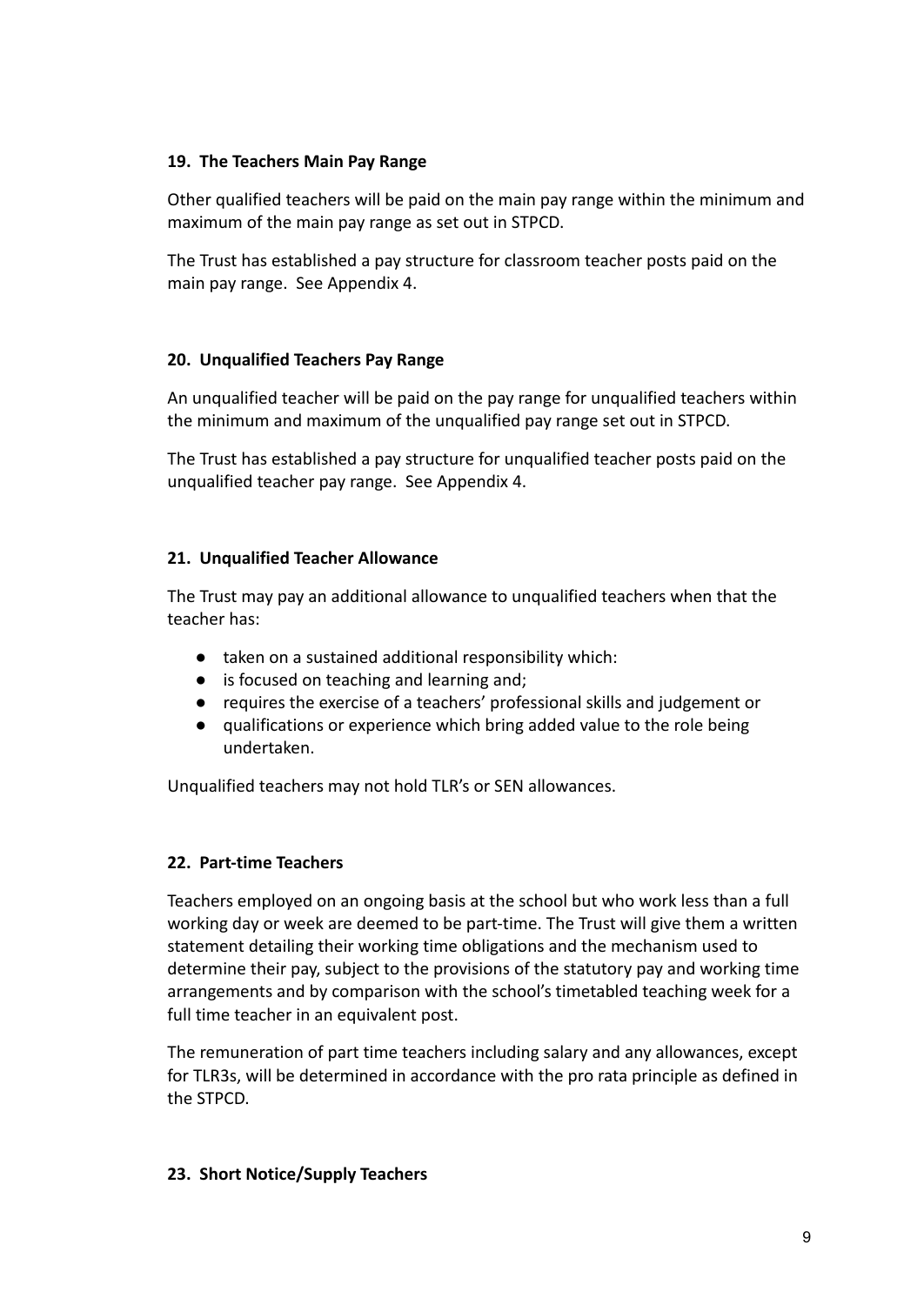Teachers who work on a day-to-day or other short notice basis will be paid on a daily basis calculated on the assumption that a full working year consists of 195 days; periods of employment for less than a day being calculated pro-rata.

## **24. Allowances and Payments**

Special Education Needs Allowance

A SEN allowance as prescribed by the STPCD of no less than specified minimum and no more than the specified maximum per annum is payable to a classroom teacher if that teacher is:

- a) in any SEN post that requires a mandatory SEN qualification and involves teaching pupils with SEN;
- b) in a special school;
- c) who teaches pupils in one or more designated special classes or units in a school or, in the case of an unattached teacher, in a local authority unit or service;
- d) in any non-designated setting (including any pupil referral unit) that is analogous to a designated special class or unit, where the post:
	- i. involves a substantial element of working directly with children with SEN;
	- ii. requires the exercise of a teacher's professional skills and judgement in the teaching of children with SEN; and
	- **iii.** has a greater level of involvement in the teaching of children with SEN than is the normal requirement of teachers throughout the school or unit within the school or, in the case of an unattached teacher, the unit or service.

## **25. Recruitment and Retention**

The Trust will:

- pay recruitment awards where it is considered necessary as an incentive to the recruitment of new teachers, for a fixed period of time.
- pay retention awards where it is considered necessary to retain the service of existing teachers, for a fixed period of time.
- make clear at the outset the expected duration of any incentive and benefits and the review date after which they may be withdrawn.
- will conduct annual review of all incentives, support or benefits.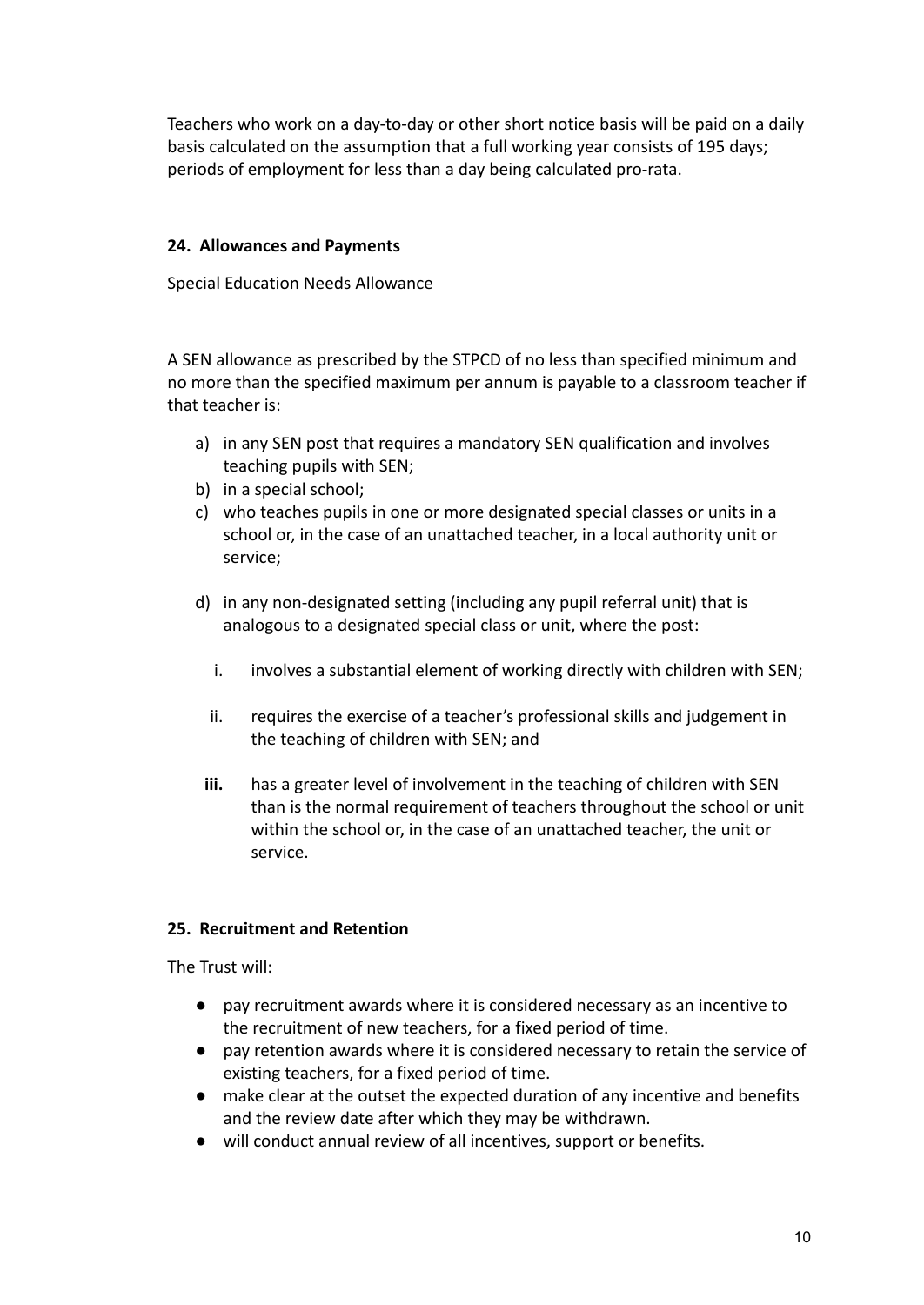## **26. Teaching and Learning Responsibility Payments (TLRs)**

TLRs will be awarded to the holders of the posts indicated in the attached staffing structure.

TLR Values within the school are detailed in Appendix 4.

Before awarding a TLR, the Trust must be satisfied that the teacher's duties include a significant responsibility that is not required of all classroom teachers, and that it:

- a) is focused on teaching and learning;
- b) requires the exercise of a teacher's professional skills and judgement;
- c) requires the teacher to lead, manage and develop a subject or curriculum area;
- d) or to lead and manage pupil development across the curriculum;
- e) has an impact on the educational progress of pupils other than the teacher's assigned classes or groups of pupils; and
- f) involves leading, developing and enhancing the teaching practice of other staff.

Before awarding a TLR 1, the Trust will be satisfied that the significant responsibility referred to in the previous paragraph includes in addition, line management responsibility for a significant number of people.

The Trust will ensure that the use of TLR3 applies only to clearly time limited school improvement projects or one-off externally driven responsibilities and where there is a genuine development or operational need.

TLR3 payments will not be used to replace or otherwise limit teachers' pay progression on the Main, Upper or Leading Practitioner Pay Ranges.

## **27. Additional Payments**

The circumstances in which additional payments may be made to teachers are set out in the School Teachers' Pay and Conditions Document STPCD.

The STPCD does not provide for the payment of "honoraria" to teachers in any circumstances.

The Trust may make additional payments to all teaching staff (including the Leadership Group) in respect of continuing professional development and activities and out of school hours learning undertaken other than on any of the 195 days of the normal working year (i.e. at weekends and during school closure periods).

The Trust accepts that the absence from the normal duties of a Teacher undertaking training will cause disturbance to the pupils' education. They have therefore authorised the payment of a special allowance where, in the opinion of the Chief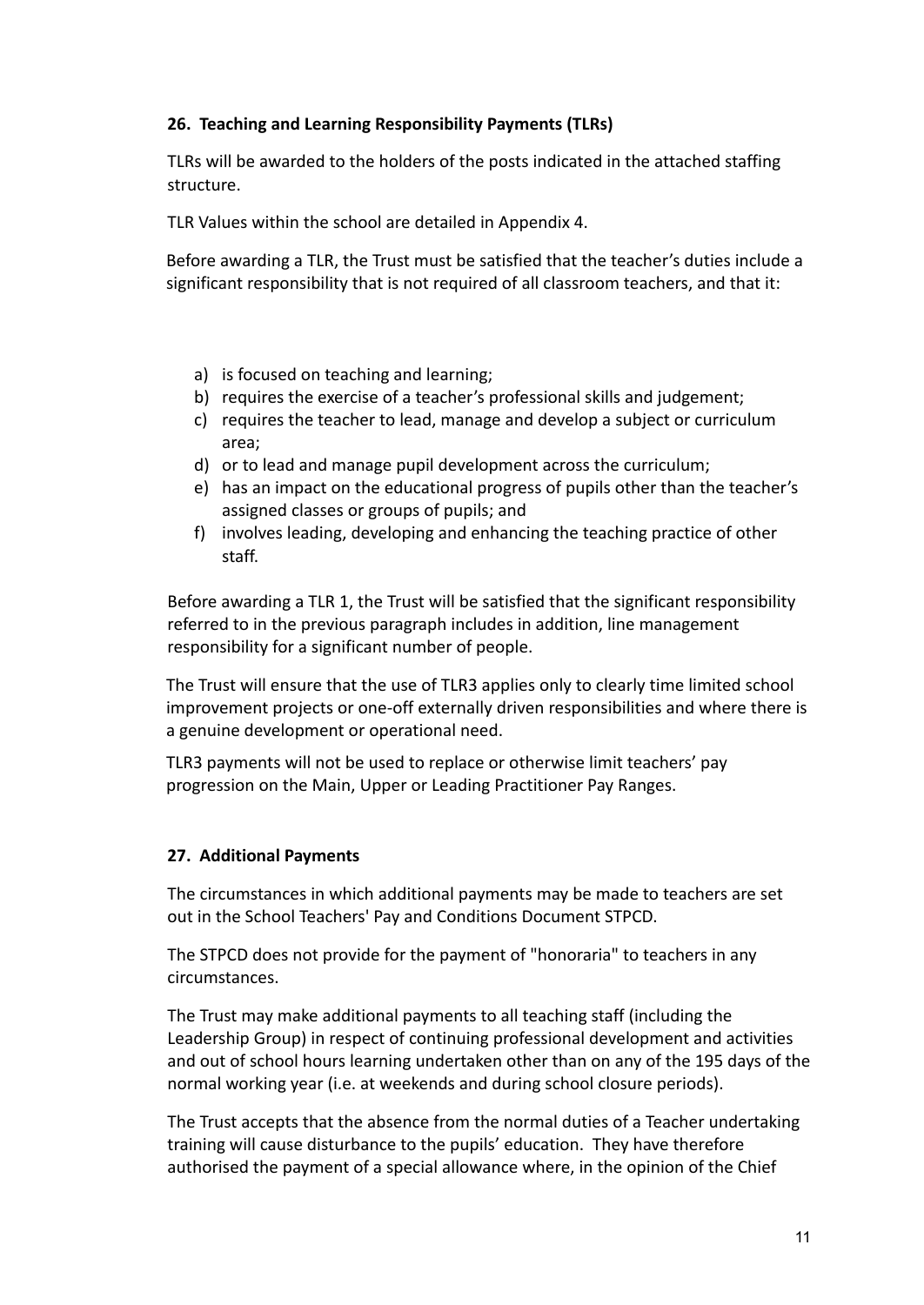Executive Officer, essential training can be received outside of the normal year and it is in the interests of the school for it to be received then. All such payments must be contained within the in-service training budget.

The allowance will be calculated as follows:

Option A: a daily rate for each full-time Teacher calculated as 1/195 of his/her actual salary (or of the full-time equivalent salary for part-time staff).

Option B a daily rate of 1/195 of Point [to be determined by the Trust] on the Classroom Teachers' Scale, irrespective of the actual salary point of the Teacher concerned.

Payments for part days will be based on the hours involved; a full day being deemed to be 6½ hours.

The basis of these payments will be reviewed annually.

In all cases, the Teacher's participation in training outside of the normal year is voluntary.

#### **28. Support Staff**

The Framework of Support Staff Profiles and the Green Book Pay and Grading Structure form part of the Whole School Pay Policy.

All support staff will be appointed to a profile within the Framework of Support Staff Profiles which is associated with a grade within the Pay and Grading Structure.

The Pay and Grading Structure has grades with incremental points within it. New employees will normally start at the bottom of the grade. The penultimate point is a Contribution Based Point.

The staffing structure is normally reviewed annually. When this review covers the support staff staffing structure, the Trust (though an appropriate Committee) will use the Framework of Support Staff Profiles to determine the positions within the support staff structure and the pay grade applicable to the post.

When the Framework does not cover a position, advice will be taken to ensure that duties and responsibilities are evaluated and an appropriate grade attached.

#### **29. Pay Progression for Support Staff**

In April of each year employees will automatically move to the next incremental point plus any standard of living increase.

When the employee is due to move to the final incremental point within the grade it will not be an automatic progression. It will be dependent upon their satisfactory performance which will be identified within their [Performance Management Review](http://education.staffordshire.gov.uk/School-Admin/HR-Processes-Payroll/HR-Procedures/Performance-Management/Schools-Support-Staff/Performance-Management---School-Support-Staff.aspx).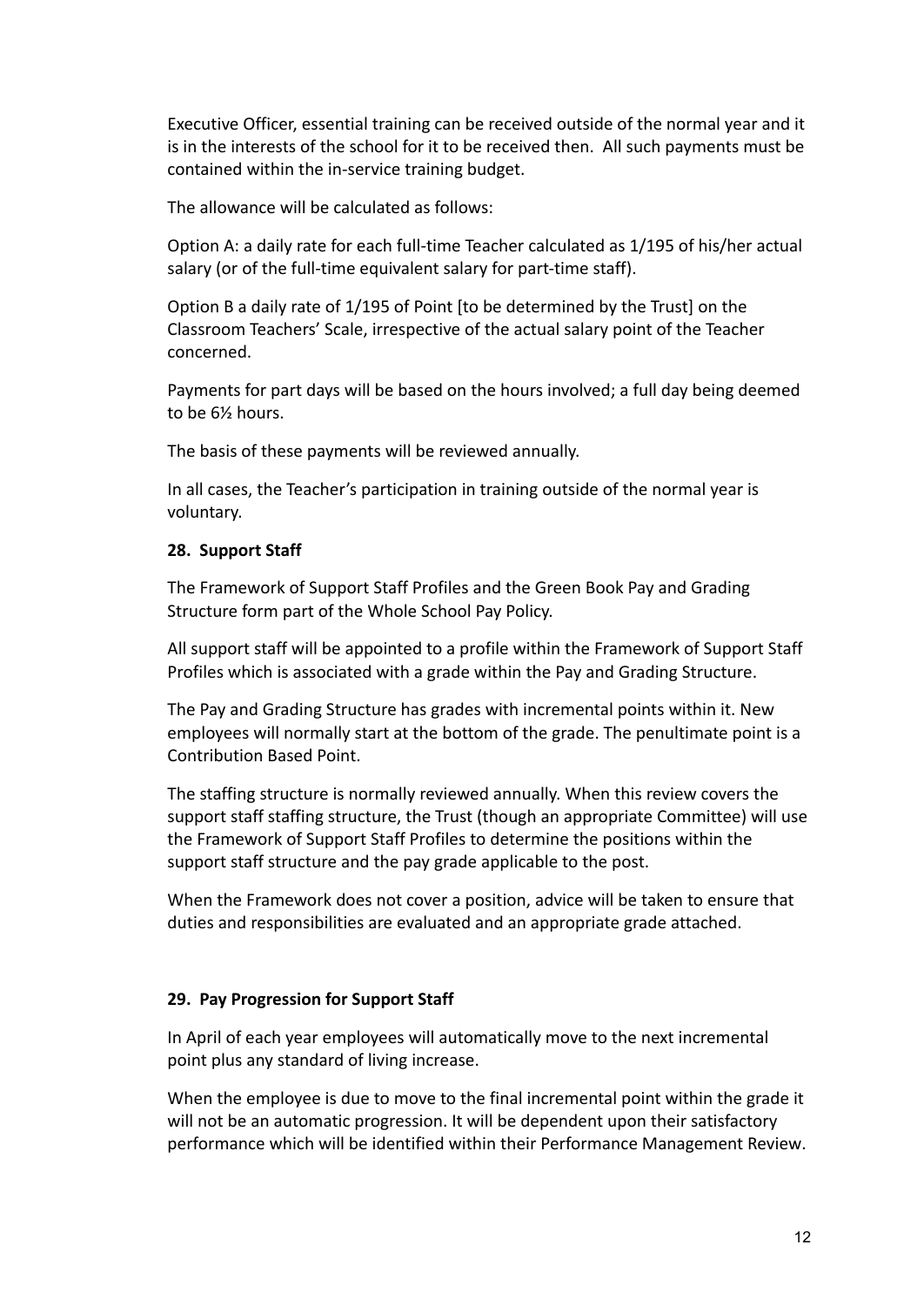## **30. Acting-Up Allowances**

The Trust reserves the right to pay any member of staff additional salary where he/she covers in the prolonged absence of a more senior colleague. A review will take place within 20 working days of the start of the absence.

## **31. Salary Sacrifice Arrangements/childcare Vouchers**

The Trust will offer salary sacrifice arrangements to allow staff to participate in voluntary schemes such as the childcare voucher scheme.

## **32. Cover Arrangements**

Teachers should be required to cover only rarely, and only in circumstances that are not foreseeable. This does not apply to teachers who are employed wholly or mainly for the purpose of providing such cover.

## **33. Regrading Process and Appeal Process – Support Staff**

There is a regrading policy which outlines the regrading process and appeal mechanism for support staff.

## **34. Appeals - Teachers**

The arrangements for considering appeals are as follows:

An employee may seek a review of any determination in relation to his/her pay or any other decision that affects his/her pay.

The following list includes the usual reasons for seeking a review of pay. i.e. that the person or committee by whom the decision was made:

- incorrectly applied any provision of the relevant conditions of service;
- failed to have proper regard for statutory guidance;
- failed to take proper account of relevant evidence;
- took account of irrelevant or inaccurate evidence;
- was biased; or
- otherwise unlawfully discriminated against the employee.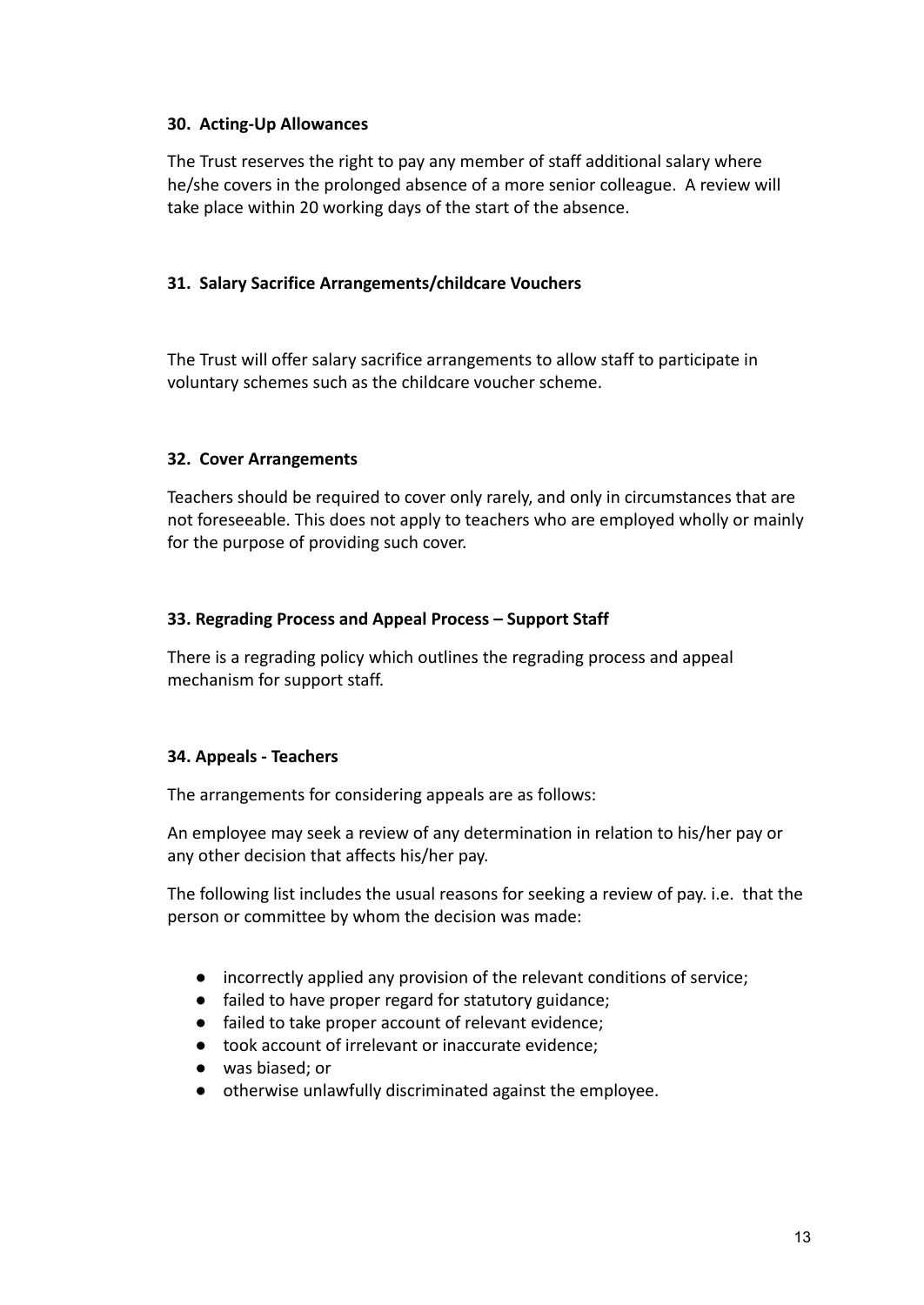## **35. Procedure for Considering Appeals Relating to Salary**

The order of proceedings is as follows:

- 1. The employee receives written confirmation of the pay determination and where applicable the basis on which the decision was made.
- 2. If the employee is not satisfied, he/she should seek to resolve this by discussing the matter informally with the Headteacher making the recommendation to the Pay Committee within ten working days of the decision. Where this is not possible or where the employee continues to be dissatisfied, he/she may follow a formal appeal process.
- 3. The employee should set down in writing the grounds for questioning the pay decision and send it to the Chief Executive Officer who was not involved in the original determination normally within 10 working days of receiving the outcome of the informal discussion with the Headteacher.
- 4. If the CEO has been involved in the original determination any appeal should be heard by an Appeal Committee. The teacher will be given the opportunity to make representations in person. The decision of the appeal meeting will be given in writing, and where the appeal is rejected will include a note of the evidence considered and the reasons for the decision.

There is no further right of appeal.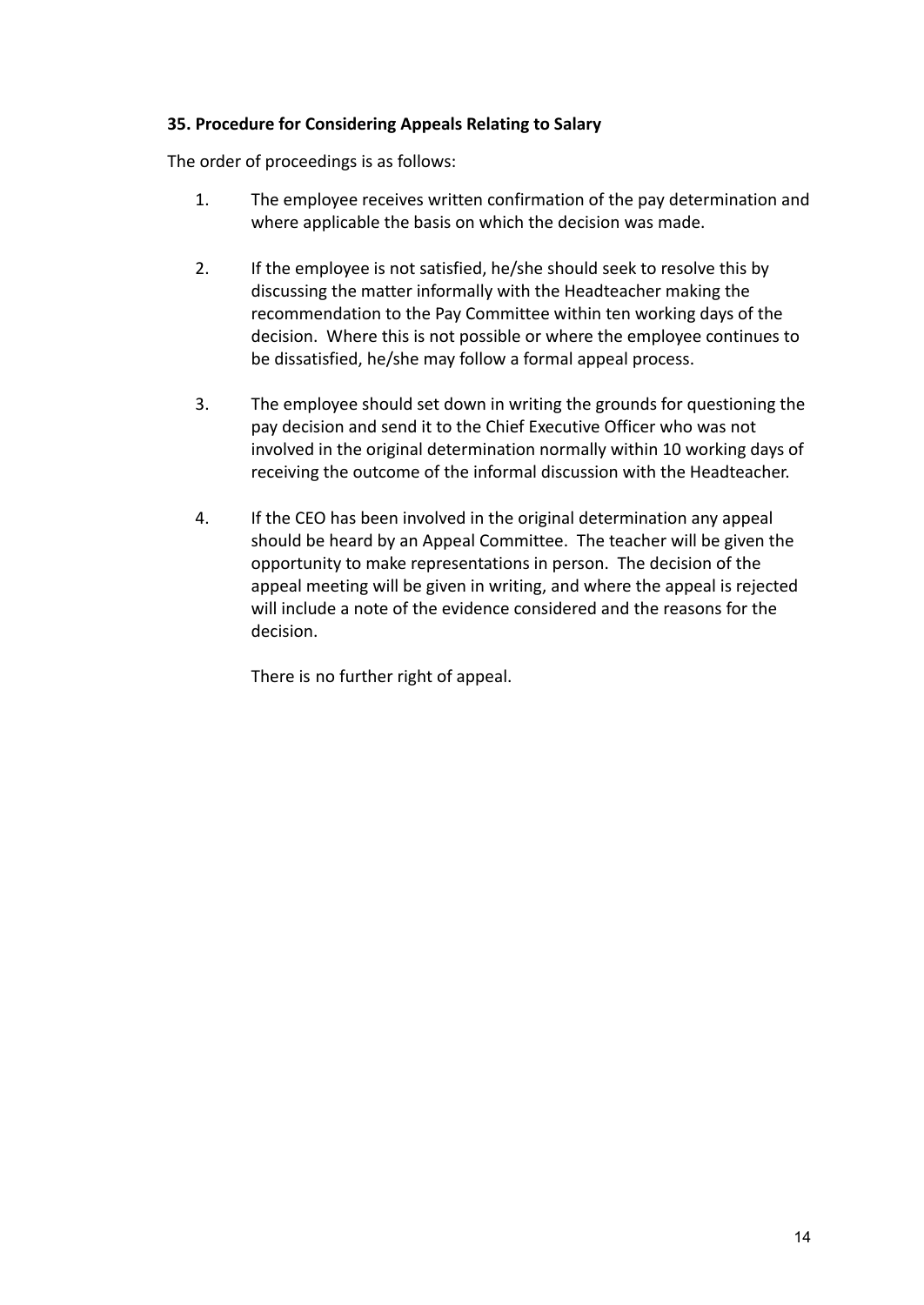#### **Role and responsibility of the Pay Committee**

The Pay Committee will comprise at least three Directors determined annually. The Pay Committee reports to the Trust Board.

#### **Establishment of the policy**

The Pay Committee is responsible for establishing the policy, in consultation with the Chief Executive Officer and other staff, and submitting it to the Trust Board for approval. The Trust Board is responsible for formal approval of the policy.

#### **Monitoring and review of the policy**

The Pay Committee is responsible for reviewing the policy annually, in consultation with the Chief Executive Officer and other staff; and submitting it to the Trust Board for approval. The Trust Board is responsible for considering an annual report, including statistical information, on decisions taken in accordance with the terms of the policy.

#### **Application of the policy**

#### **The Headteacher is responsible for:**

- ensuring that pay recommendations for Deputy Headteachers, classroom teachers and support staff are made and submitted to the Pay Committee in accordance with the terms of the policy;
- advising the Pay Committee on its decisions; and
- ensuring that staff are informed of the outcome of decisions of the Pay Committee and of the right of appeal.

#### **The Chief Executive Officer is responsible for:**

- ensuring that pay recommendations for the Headteachers, Heads of School, are made and submitted to the Pay Committee in accordance with the terms of the policy;
- advising the Pay Committee on its decisions; and
- ensuring that staff are informed of the outcome of decisions of the Pay Committee and of the right of appeal.

#### **The Pay Committee is responsible for:**

- taking decisions regarding the pay of the Headteachers, Deputy Headteachers, classroom teachers and support staff following consideration of the recommendations of pay reviewers and the advice of the Headteacher/Chief Executive Officer;
- making recommendations to the Trust Board regarding the pay of the Chief Executive Officer following consideration of the Chief Executive Officer's performance review;
- making recommendations to the Trust Board regarding the pay of the Headteacher/Head of School following consideration of the Headteacher's/Head of School performance review;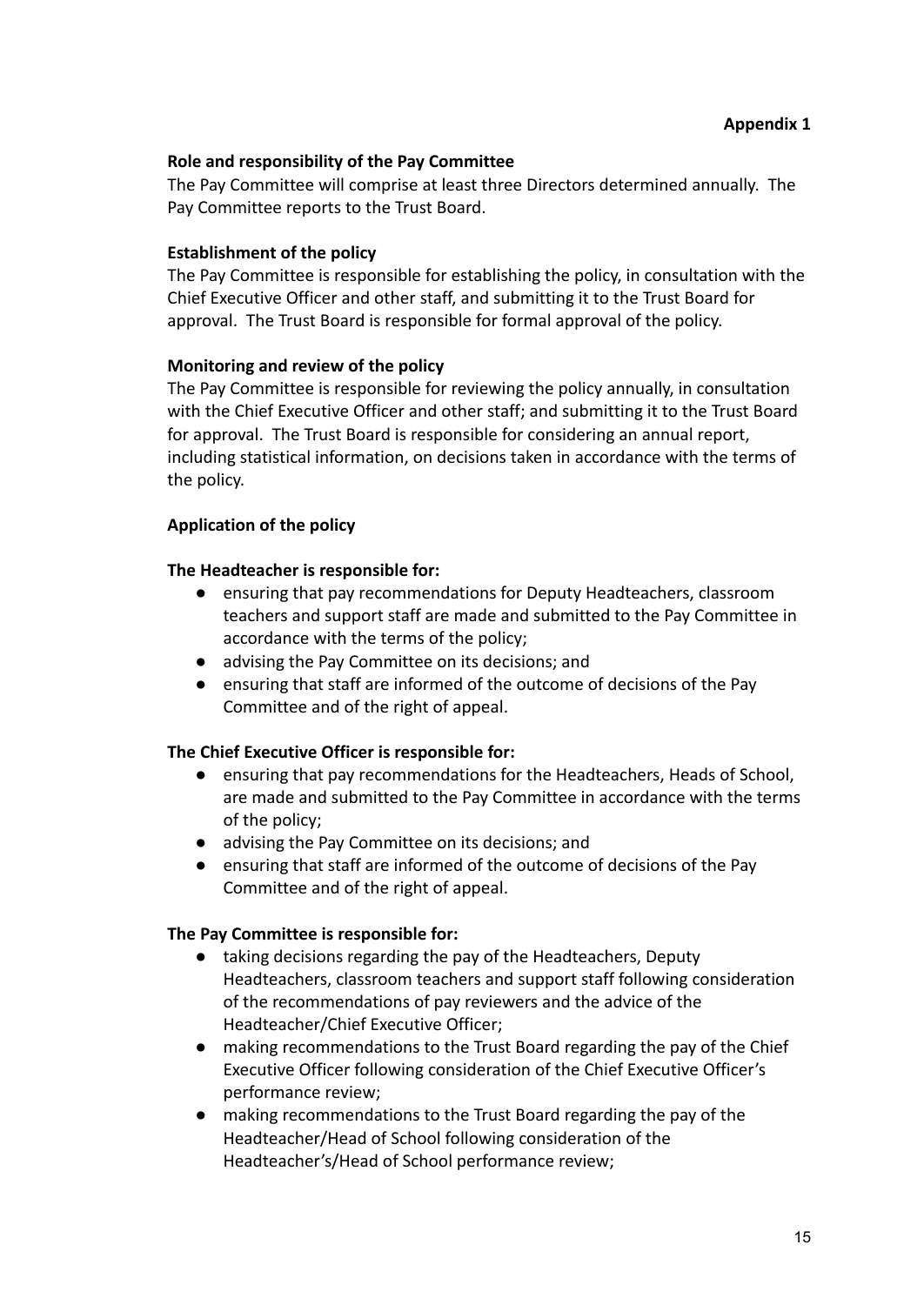- submitting reports of these decisions to the Trust Board;
- ensuring that the Headteacher/Chief Executive is informed of the outcome of the decision of the Trust Board and of the right of appeal.

## **The Appeals Committee is responsible for:**

● taking decisions on appeals against the decisions of the Pay Committee in accordance with the terms of the appeals procedure of the policy.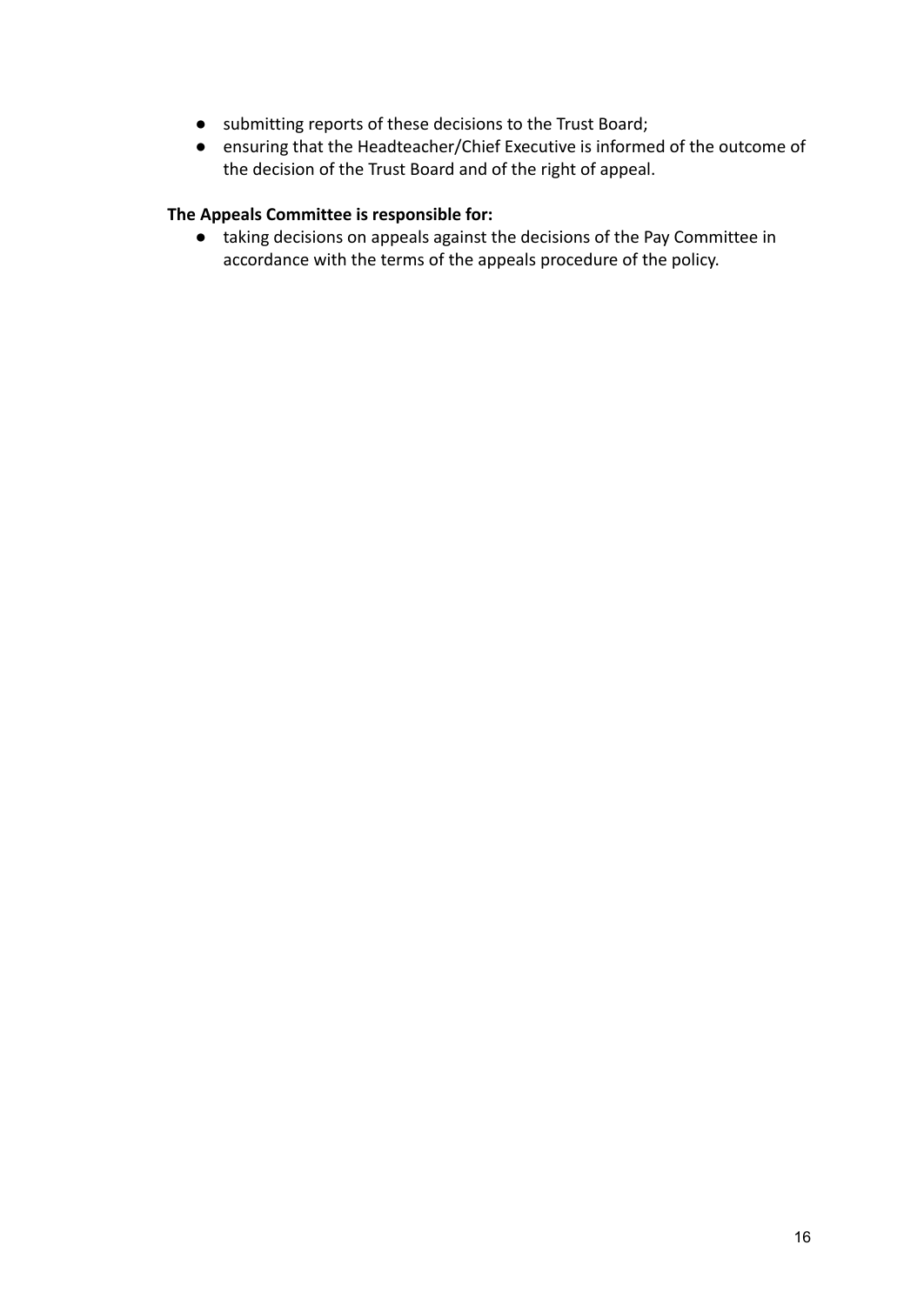#### **Appendix 2**

#### **UPPER PAY RANGE APPLICATION FORM**

Teacher's Details:

Name \_\_\_\_\_\_\_\_\_\_\_\_\_\_\_\_\_\_\_\_\_\_\_\_\_\_\_\_\_\_\_\_\_\_\_\_\_\_\_\_\_\_\_\_\_\_\_\_\_\_\_

School **School School School School School School School School School School School School School School School School School School School School School School School School** 

Post  $\overline{\phantom{a}}$ 

Performance Management/Appraisal Details:

Years covered by planning/review statements Schools covered by planning/review statements

Declaration:

I confirm that at the date of this request for assessment to cross the threshold I meet the eligibility criteria and I submit performance management/appraisal planning and review statements covering the relevant period.

| Applicant's signature | つate |
|-----------------------|------|
|-----------------------|------|

The signed proforma should be appended to the Teacher's appraisal planning record statement.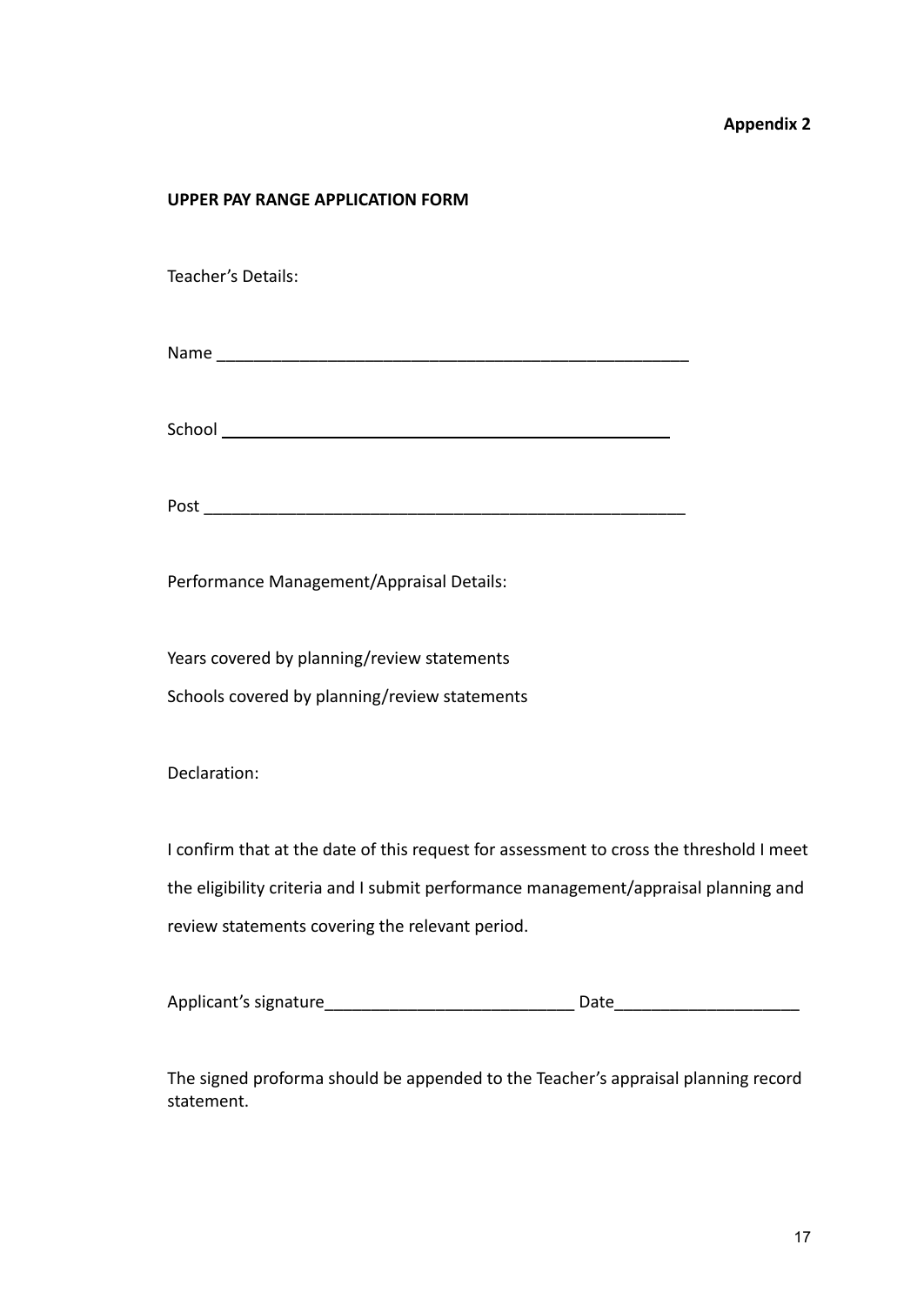#### **Appendix 3**

#### **Procedure for Considering Appeals Relating to Salary**

- 1. Introduction by Chair: explanation of procedure.
- 2. The Pay Committee representative (who may be the Headteacher/Chief Executive) should put the case for the salary assessment decision.
- 3. The employee (or representative) may ask question of the Pay Committee representative.

4. The Appeals Committee may ask questions of the Pay Committee representative.

- 5. The employee (or representative) should put the case explaining the objection to the decision of the Pay Committee.
- 6. The Pay Committee representative may ask questions of the employee.
- 7. The Appeals Committee may ask questions of the employee and ask further questions of the Pay Committee representative regarding the case made on behalf of the employee.
- 8. The Headteacher/Chief Executive to be invited to express their views if they have not already done so.
- 9. The Pay Committee representative to sum up case.
- 10. The employee (or representative) to sum up case.
- 11. The parties to retire.

12. The Appeals Committee to consider the case and to notify parties of their decision.

#### **This procedure may be varied by agreement of all the parties.**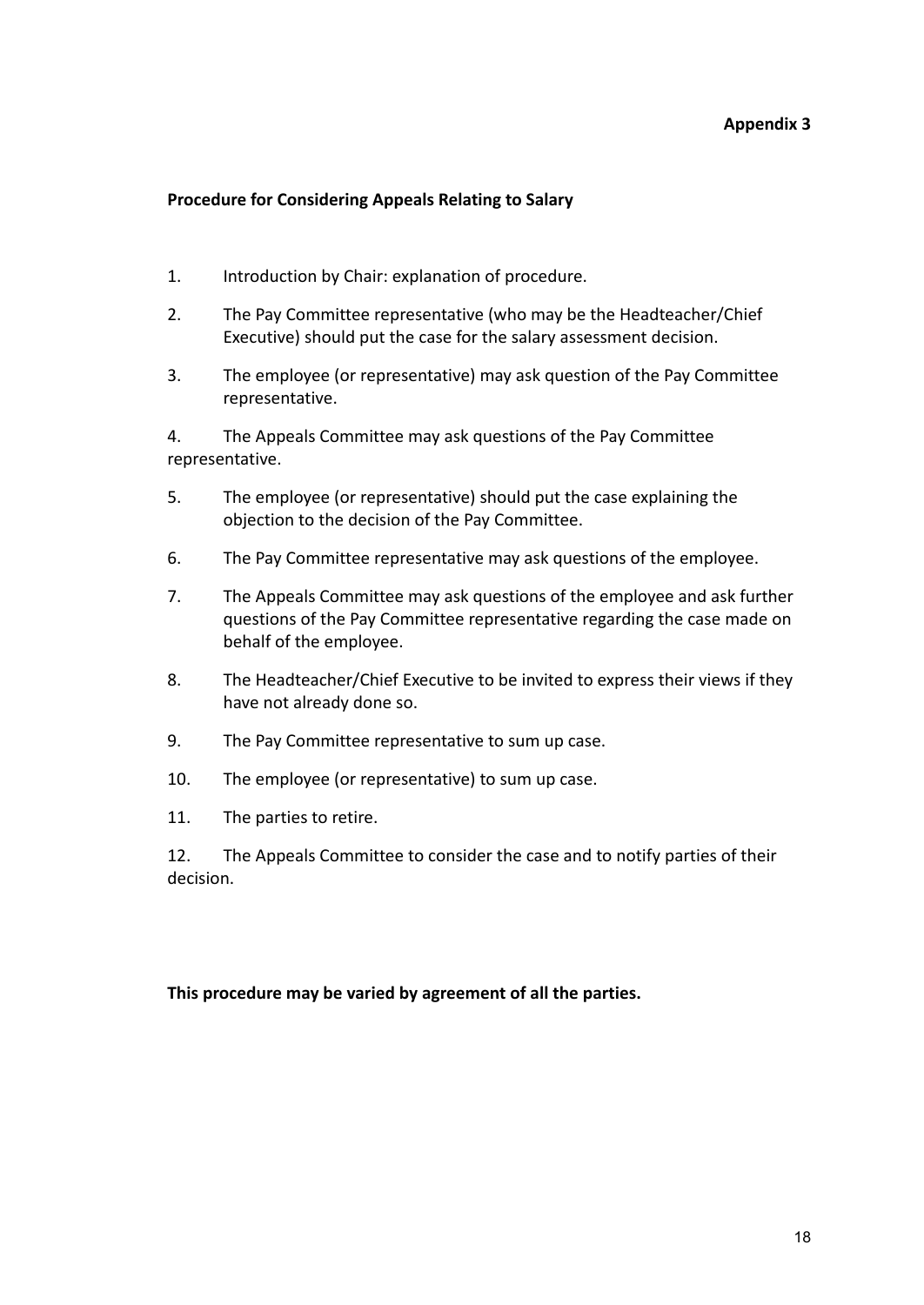## **The Staffordshire Schools MAT Pay Ranges from September 2020**

## **Leadership Pay**

Chief Executive - **L30-34** Headteacher (SM/RC/An) - **L8-L14** HeadTeacher (TH) **L6 – L12**

## **Unqualified Teacher Pay Range**

| Point          | <b>Annual Full Time Salary</b> |
|----------------|--------------------------------|
| 1              | 18,169                         |
| $\overline{2}$ | 20,282                         |
| $\overline{3}$ | 22,394                         |
| 4              | 24,507                         |
| 5              | 26,622                         |
| 6              | 28,735                         |

#### **Teacher Main Pay Range**

| ÷<br>Point      | <b>Annual Full Time Salary</b> |
|-----------------|--------------------------------|
| 1               | 25,715                         |
| 2               | 27,600                         |
| 3               | 29,664                         |
| 4               | 31,778                         |
| $5\overline{)}$ | 34,100                         |
| $6\phantom{1}6$ | 36,961                         |

#### **Teacher Upper Pay Range**

| Point | <b>Annual Full Time Salary</b> |
|-------|--------------------------------|
|       | 38,690                         |
|       | 40,124                         |
| ີ     | 41,604                         |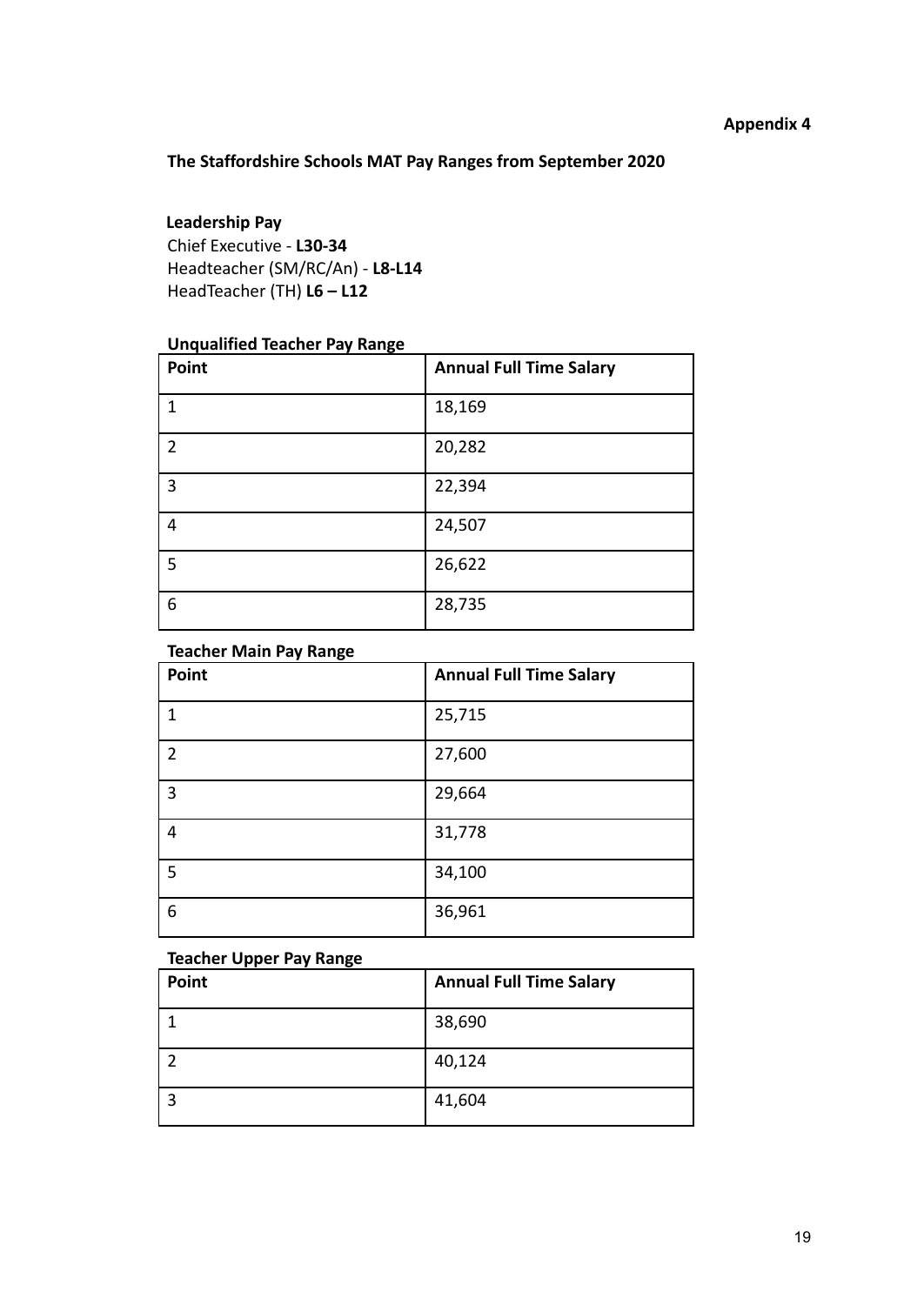## **Teaching and learning responsibility (TLR) payments**

TLR payments are made in addition to a teacher's basic salary for fulfilling a specific responsibility in school. The figure is annual and is paid as 1/12th per month - only TLR 3 payments can be of a fixed term duration.

| <b>TLR Level</b>   | Min   | <b>Max</b> |
|--------------------|-------|------------|
| TLR 3 (fixed term) | 571   | 2,833      |
| TLR <sub>2</sub>   | 2,796 | 2,873      |
| TLR 1              | 8,069 | 14,030     |

## **Special Educational Needs (SEN) allowance**

| <b>SEN Allowance</b> | Min   | Max   |
|----------------------|-------|-------|
| SEN Allowance        | 2,270 | 4,479 |

## **Unqualified Teacher Allowance**

Unqualified teachers may be paid an allowance as determined by the Trust. Unqualified teacher allowances are permanent and may be subject to 'salary safeguarding' if removed from the role.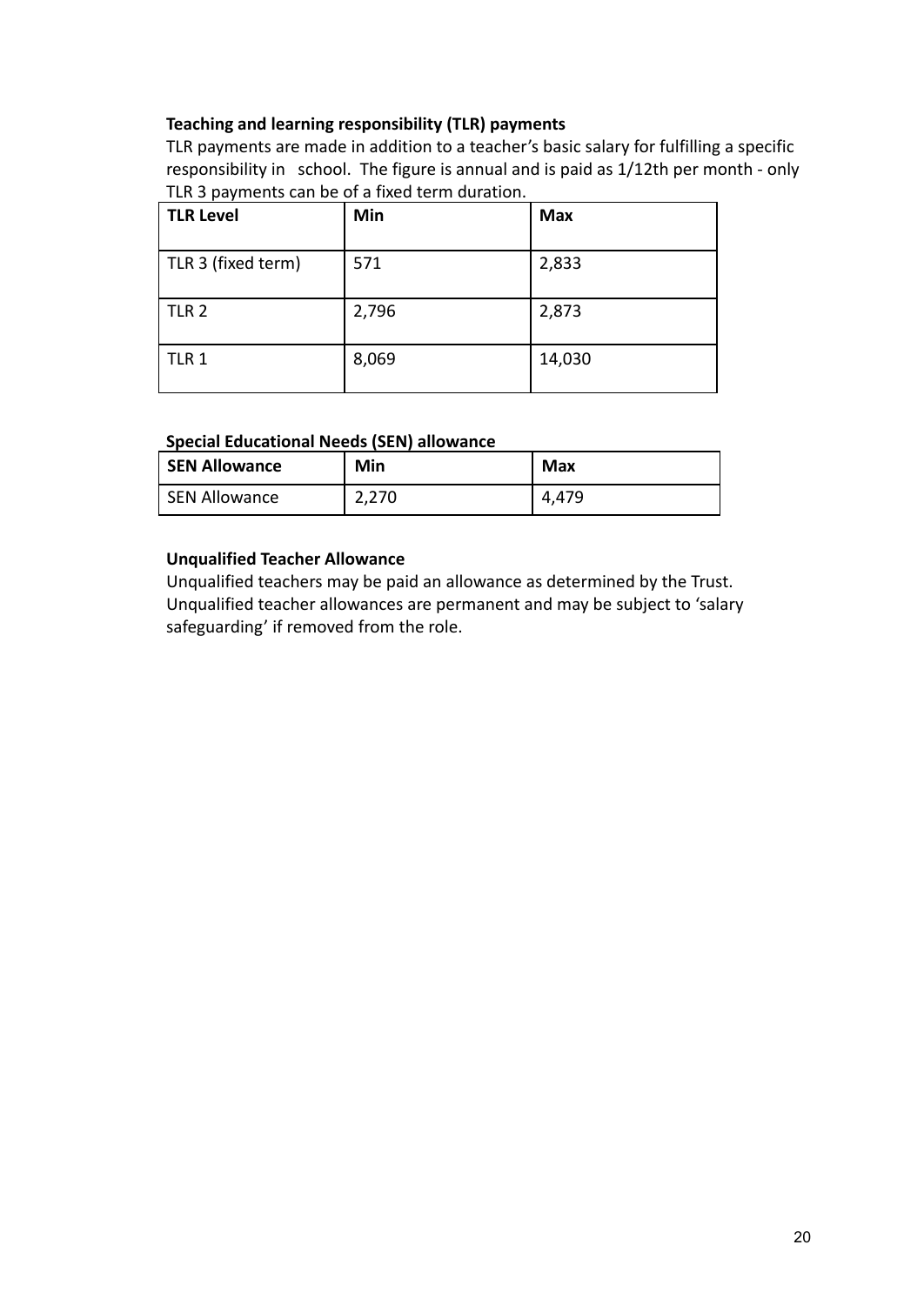## **Support Staff Pay Grading Structure Implementation 2019/20**

|                   |                   |            | Pay Structure 1/4/19    |               |        |         | 2020       |
|-------------------|-------------------|------------|-------------------------|---------------|--------|---------|------------|
|                   | Grade             | Old SCP    | <b>SCP</b>              | <b>Salary</b> | 37hrs  | 32.5hrs |            |
| G01               |                   | 6          | $\mathbf{1}$            | £17,364       | £9.00  | £10.25  | £17,841.51 |
| (1 spine)         |                   | 7          |                         |               |        |         | £0.00      |
|                   |                   | $\bf8$     | $\boldsymbol{2}$        | £17,711       | £9.18  | £10.45  | £18,198.05 |
|                   | G02               | 9          |                         |               |        |         | £0.00      |
|                   | (2 spines)        | 10         | $\mathbf 3$             | £18,065       | £9.36  | £10.66  | £18,561.79 |
| G03               |                   | 11         |                         |               |        |         | £0.00      |
| (2 spines)        |                   | 12         | 4                       | £18,426       | £9.55  | £10.87  | £18,932.72 |
|                   |                   | 13         |                         |               |        |         | £0.00      |
|                   |                   | 14         | ${\bf 5}$               | £18,795       | £9.74  | £11.09  | £19,311.86 |
|                   | G04               | 15         |                         |               |        |         | £0.00      |
|                   | (2 spines)        | 16         | $\bf 6$                 | £19,171       | £9.94  | £11.31  | £19,698.20 |
|                   |                   | 17         |                         |               |        |         | £0.00      |
| G05<br>(4 spines) |                   | 18         | $\overline{\mathbf{7}}$ | £19,554       | £10.14 | £11.54  | £20,091.74 |
|                   |                   | 19         | $\bf8$                  | £19,945       | £10.34 | £11.77  | £20,493.49 |
|                   |                   | ${\bf 20}$ | 9                       | £20,344       | £10.54 | £12.00  | £20,903.46 |
|                   |                   |            | 10 (Not used)           |               |        |         | £0.00      |
|                   |                   | 21         | 11                      | £21,166       | £10.97 | £12.49  | £21,748.07 |
|                   | G06<br>(5 spines) | ${\bf 22}$ | 12                      | £21,589       | £11.19 | £12.74  | £22,182.70 |
|                   |                   |            | 13 (Not used)           |               |        |         | £0.00      |
|                   |                   | 23         | 14                      | £22,462       | £11.64 | £13.25  | £23,079.71 |
| G07               |                   | ${\bf 24}$ | $15\,$                  | £22,911       | £11.88 | £13.52  | £23,541.05 |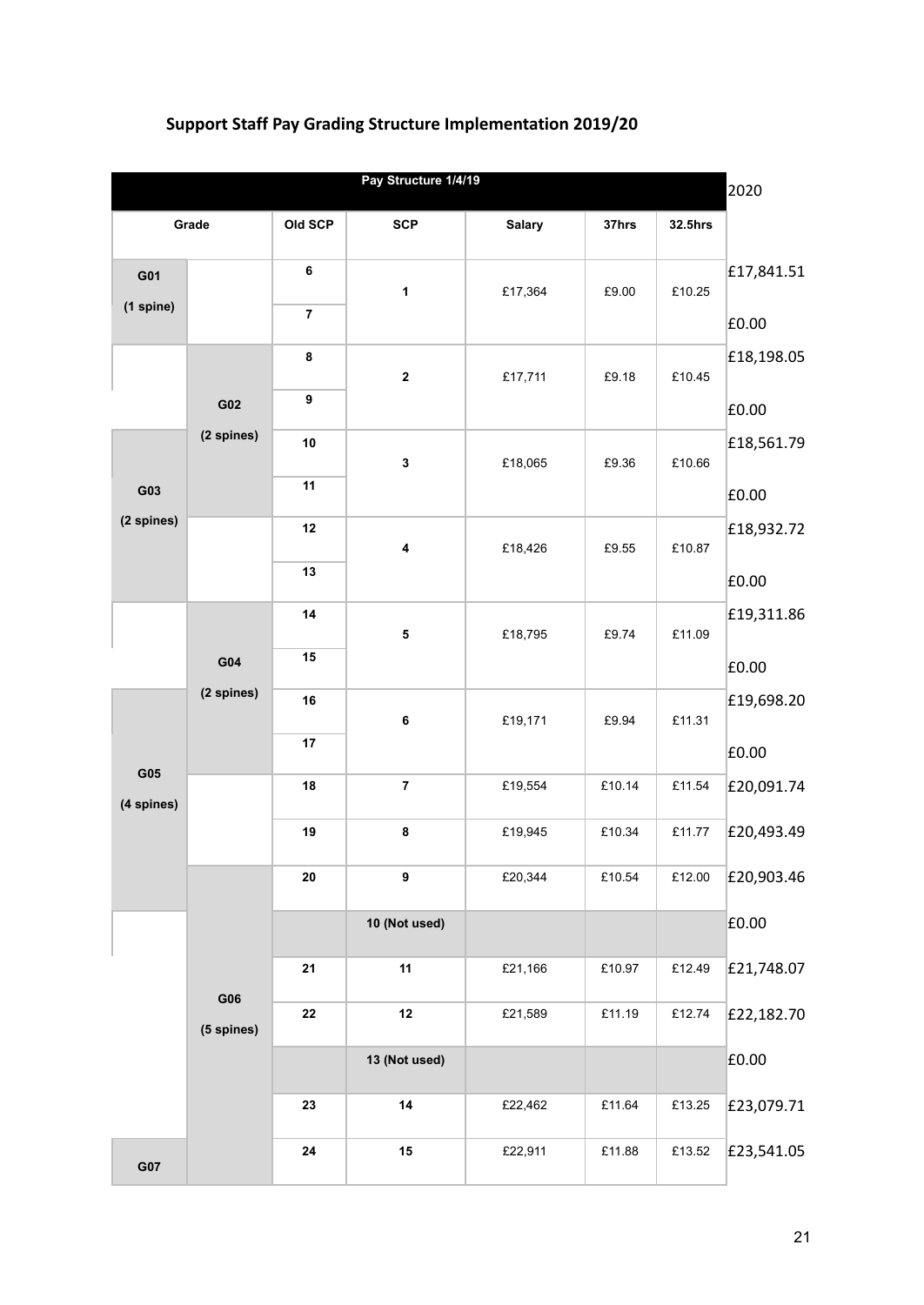| (5 spines) |            |            | 16 (Not used) |         |        |        | £0.00      |
|------------|------------|------------|---------------|---------|--------|--------|------------|
|            |            | ${\bf 25}$ | 17            | £23,836 | £12.35 | £14.07 | £24,491.49 |
|            |            |            | 18 (Not used) |         |        |        | £0.00      |
|            |            | 26         | 19            | £24,799 | £12.85 | £14.63 | £25,480.97 |
|            |            | 27         | ${\bf 20}$    | £25,295 | £13.11 | £14.93 | £25,990.61 |
|            |            |            | 21 (Not used) |         |        |        | £0.00      |
|            |            | 28         | ${\bf 22}$    | £26,317 | £13.64 | £15.53 | £27,040.72 |
|            |            | 29         | 23            | £26,999 | £13.99 | £15.93 | £27,741.47 |
|            | G08        | 30         | 24            | £27,905 | £14.46 | £16.47 | £28,672.39 |
|            | (6 spines) | 31         | 25            | £28,785 | £14.92 | £16.99 | £29,576.59 |
|            |            | 32         | 26            | £29,636 | £15.36 | £17.49 | £30,450.99 |
|            |            | 33         | ${\bf 27}$    | £30,507 | £15.81 | £18.00 | £31,345.94 |
|            |            | 34         | 28            | £31,371 | £16.26 | £18.51 | £32,233.70 |
|            |            | 35         | 29            | £32,029 | £16.60 | £18.90 | £32,909.80 |
| G09        |            | 36         | $30\,$        | £32,878 | £17.04 | £19.40 | £33,782.15 |
| (6 spines) |            | 37         | 31            | £33,799 | £17.52 | £19.94 | £34,728.47 |
|            |            | 38         | 32            | £34,788 | £18.03 | £20.53 | £35,744.67 |
|            |            | 39         | 33            | £35,934 | £18.63 | £21.20 | £36,922.19 |
|            |            | 40         | 34            | £36,876 | £19.11 | £21.76 | £37,890.09 |
|            | G10        | 41         | 35            | £37,849 | £19.62 | £22.33 | £38,889.85 |
|            | (5 spines) | 42         | 36            | £38,813 | £20.12 | £22.90 | £39,880.36 |
|            |            | 43         | 37            | £39,782 | £20.62 | £23.48 | £40,876.01 |
|            |            | 44         | 38            | £40,760 | £21.13 | £24.05 | £41,880.90 |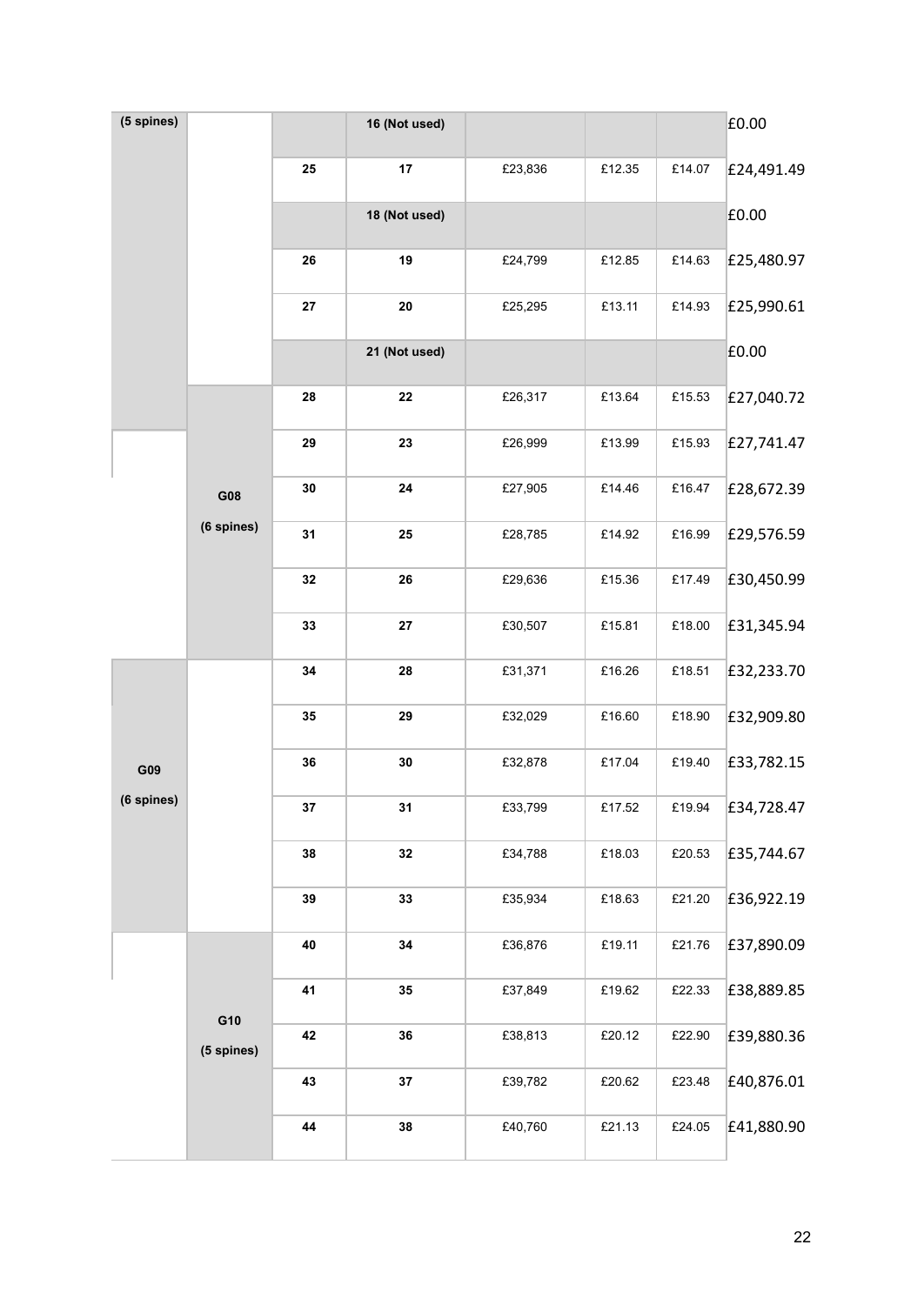|                 |            | 45 | 39         | £41,675      | £21.60 | £24.59 | £42,821.06 |
|-----------------|------------|----|------------|--------------|--------|--------|------------|
| G11             |            | 46 | 40         | £42,683      | £22.12 | £25.19 | £43,856.78 |
| (5 spines)      |            | 47 | 41         | £43,662      | £22.63 | £25.76 | £44,862.71 |
|                 |            | 48 | 42         | £44,632      | £23.13 | £26.34 | £45,859.38 |
|                 |            | 49 | 43         | £45,591      | £23.63 | £26.90 | £46,844.75 |
|                 |            | 50 | 44         | £46,564      | £24.14 | £27.48 | £47,844.53 |
|                 | G12        | 51 | 45         | £47,537      | £24.64 | £28.05 | £48,844.37 |
|                 | (5 spines) | 52 | 46         | £48,530      | £25.15 | £28.64 | £49,864.12 |
|                 |            | 53 | 47         | £49,417      | £25.61 | £29.16 | £50,775.93 |
|                 |            | 54 | 48         | £50,427      | £26.14 | £29.76 | £51,813.50 |
|                 |            | 55 | 49         | £51,445      | £26.67 | £30.36 | £52,859.45 |
| G13             |            | 56 | ${\bf 50}$ | £52,471      | £27.20 | £30.96 | £53,913.79 |
| (5 spines)      |            | 57 | 51         | £53,491      | £27.73 | £31.56 | £54,961.84 |
|                 |            | 58 | 52         | £54,504      | £28.25 | £32.16 | £56,002.55 |
|                 |            | 59 | 53         | £55,529      | £28.78 | £32.77 | £57,055.84 |
| SCP not<br>used |            | 60 | 54         | SCP not used |        |        | #VALUE!    |
| SCP not<br>used |            | 61 | 55         | SCP not used |        |        | #VALUE!    |
| SCP not<br>used |            | 62 | 56         | SCP not used |        |        | #VALUE!    |
|                 |            | 63 | 57         | £59,137      | £30.65 | £34.90 | £60,762.79 |
|                 | G14        | 64 | 58         | £60,615      | £31.42 | £35.77 | £62,281.42 |
|                 | (4 spines) | 65 | 59         | £62,094      | £32.18 | £36.64 | £63,801.09 |
|                 |            | 66 | 60         | £63,572      | £32.95 | £37.51 | £65,319.72 |
| G15             |            | 67 | 61         | £70,671      | £36.63 | £41.70 | £72,614.45 |